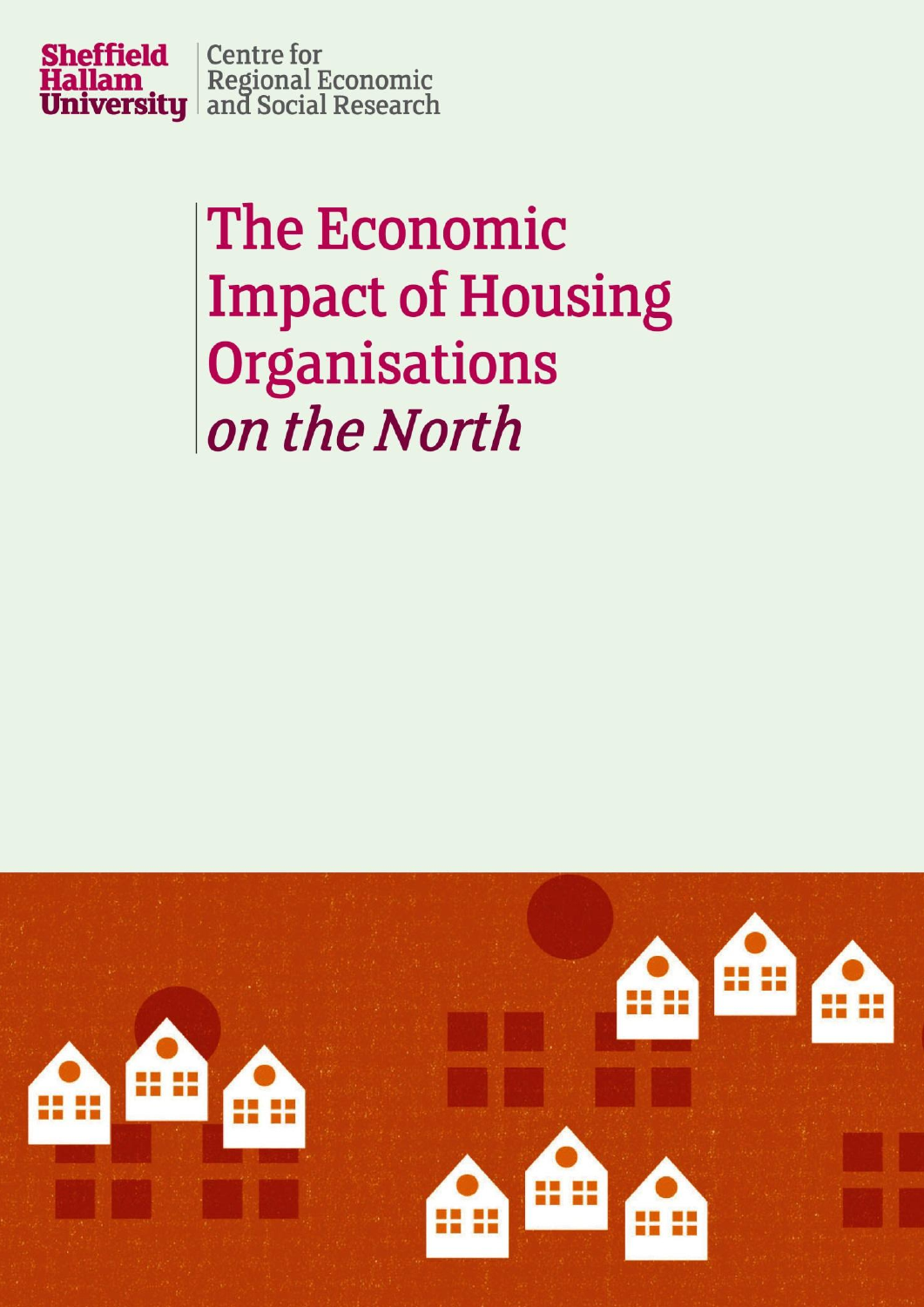## **The Economic Impact of Housing Organisations on the North**

**Centre for Regional Economic and Social Research Sheffield Hallam University**

Chris Dayson Paul Lawless Ian Wilson

January 2013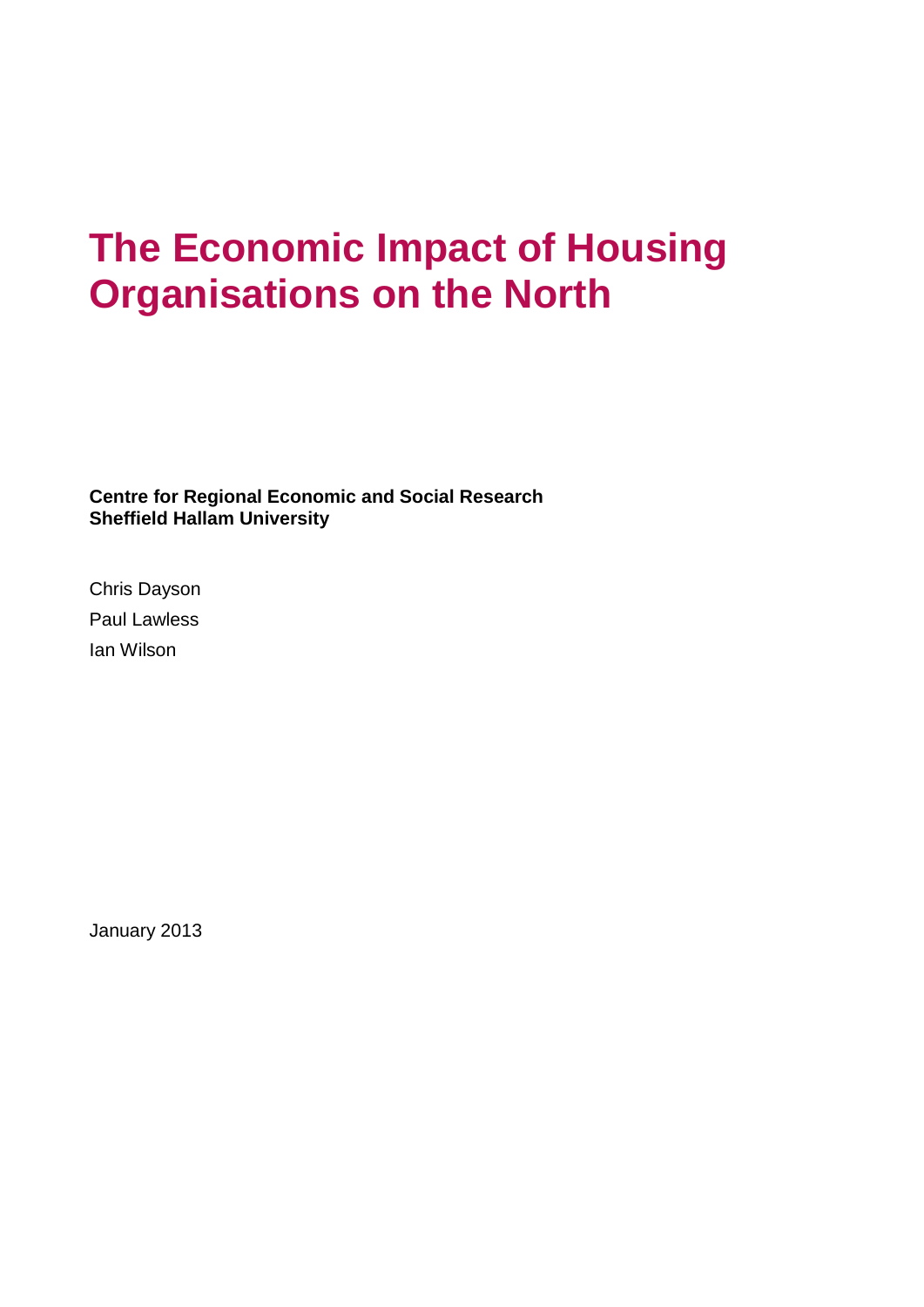## **Acknowledgements**

The authors would especially like to thank the Northern Housing Consortium and the seven case study housing organisations - Durham City Homes, Helena Partnerships, Leeds Federated, Liverpool Housing Trust, St Leger Homes, Stockport Homes and Wakefield and District Housing for funding the study and for providing advice and guidance. In addition thanks are also due to those organisations that completed our survey. This report would not have been possible without their assistance.















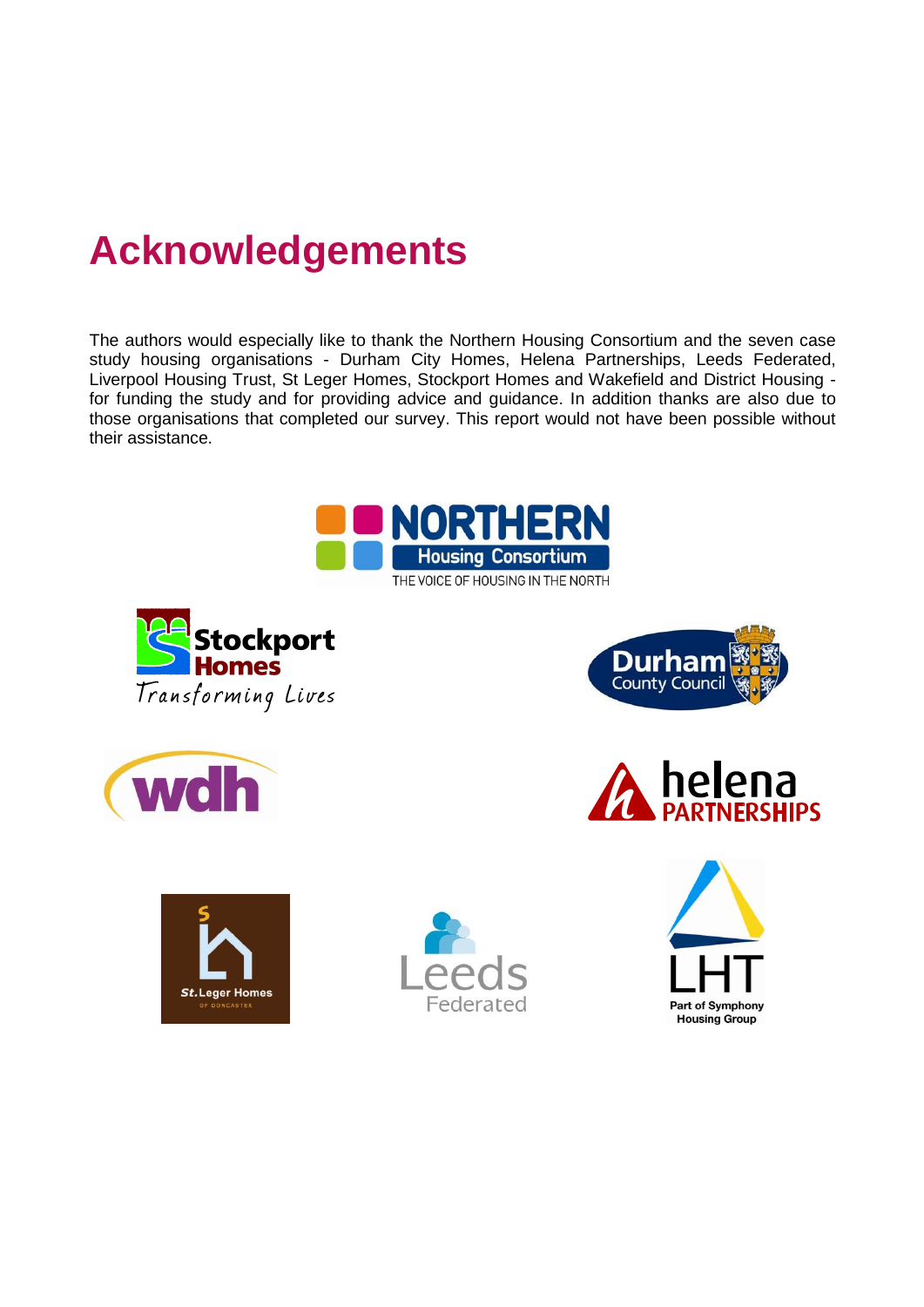## **Contents**

| 1.   |                                                                                       |
|------|---------------------------------------------------------------------------------------|
| 1.1. |                                                                                       |
| 1.2. |                                                                                       |
| 1.3. |                                                                                       |
| 2.   |                                                                                       |
| 2.1. |                                                                                       |
| 2.2. |                                                                                       |
| 2.3. | Day-to-Day Activities of Housing Organisations: Managing Social Housing  8            |
| 2.4. |                                                                                       |
| 2.5. | Day-to-day Activities of Housing Organisations: 'Community Investment' Work  12       |
| 3.   |                                                                                       |
| 3.1. |                                                                                       |
| 3.2. |                                                                                       |
| 3.3. | Key factors influencing economic impact: income, procurement and composition of       |
| 3.4. |                                                                                       |
| 3.5. | Summarising Economic Impact: across the North, by organisation type and by region  23 |
| 4.   |                                                                                       |
| 4.1. | 26                                                                                    |
| 4.2. | 26                                                                                    |
| 4.3. |                                                                                       |
| 4.4. |                                                                                       |
| 4.5. |                                                                                       |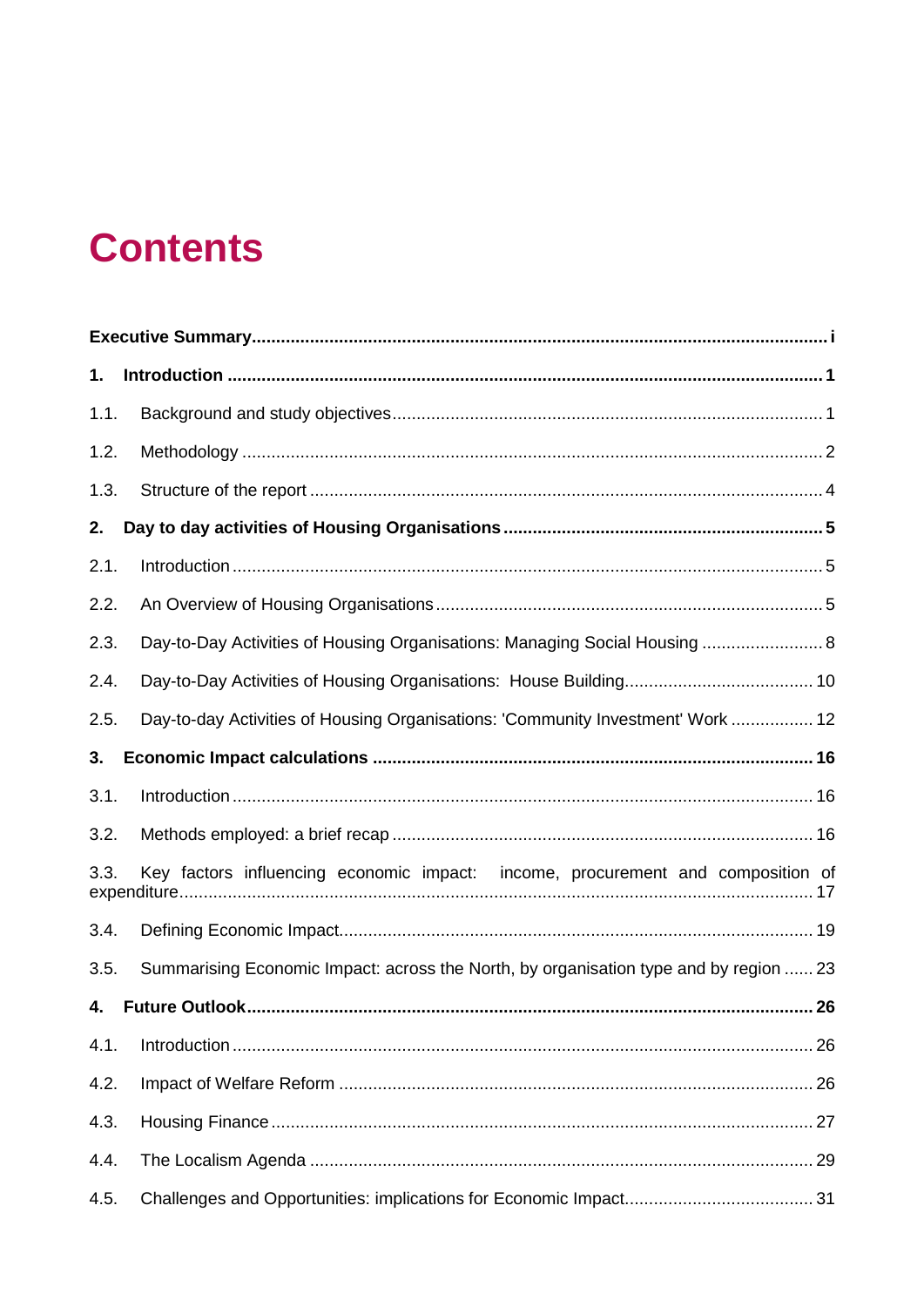## <span id="page-4-0"></span>**Executive Summary**

#### **Background and study objectives**

In 2012 the Centre for Regional Economic and Social Research (CRESR) at Sheffield Hallam University was commissioned by the Northern Housing Consortium (NHC), to assess the economic impact of housing organisations on the Northern economy, defined here as the three regions of the North East, the North West and Yorkshire and the Humber.

This report measures economic activity stimulated directly by the day-to-day activities of housing organisations, as well as additional activity generated indirectly through the intermediate supply chain.

This evidence should help inform the NHC when engaging with government, funders and other stakeholders and will underpin the case for housing in the North in the run up to the next Comprehensive Spending Review and the next general election. This study also provides a baseline against which to assess the impact of challenges facing housing organisations.

Assessments are based on the financial year 2011/12.

The report uses both quantitative and qualitative evidence much of which is drawn from:

- a survey of housing organisations managing units within the three North regions
- in-depth qualitative work with seven case study housing organisations.

The study encompasses the three main types of social housing organisation operating within England's Northern regions: council, Arms Length Management Organisations (ALMOs) and Housing Associations (HAs).

#### **Day-to-Day Activities of Housing Organisations: Managing Social Housing**

At the end of 2011/12, housing organisations encompassed by the study managed 1,198,000 units within England's Northern regions: 511,900 in the North West, 414,200 in Yorkshire and the Humber, and 272,000 in the North East. This accounts for roughly 18 per cent of all properties in the North and around 93 per cent of all social housing in the three regions.

#### **Day-to-Day Activities of Housing Organisations: House Building**

Housing organisations are involved in house building to meet the increasing need for more social and affordable housing. It is estimated that 8,400 new units were completed across the North in 2011/12, of which:

- 3,900 were in the North West
- 3,200 were in Yorkshire and the Humber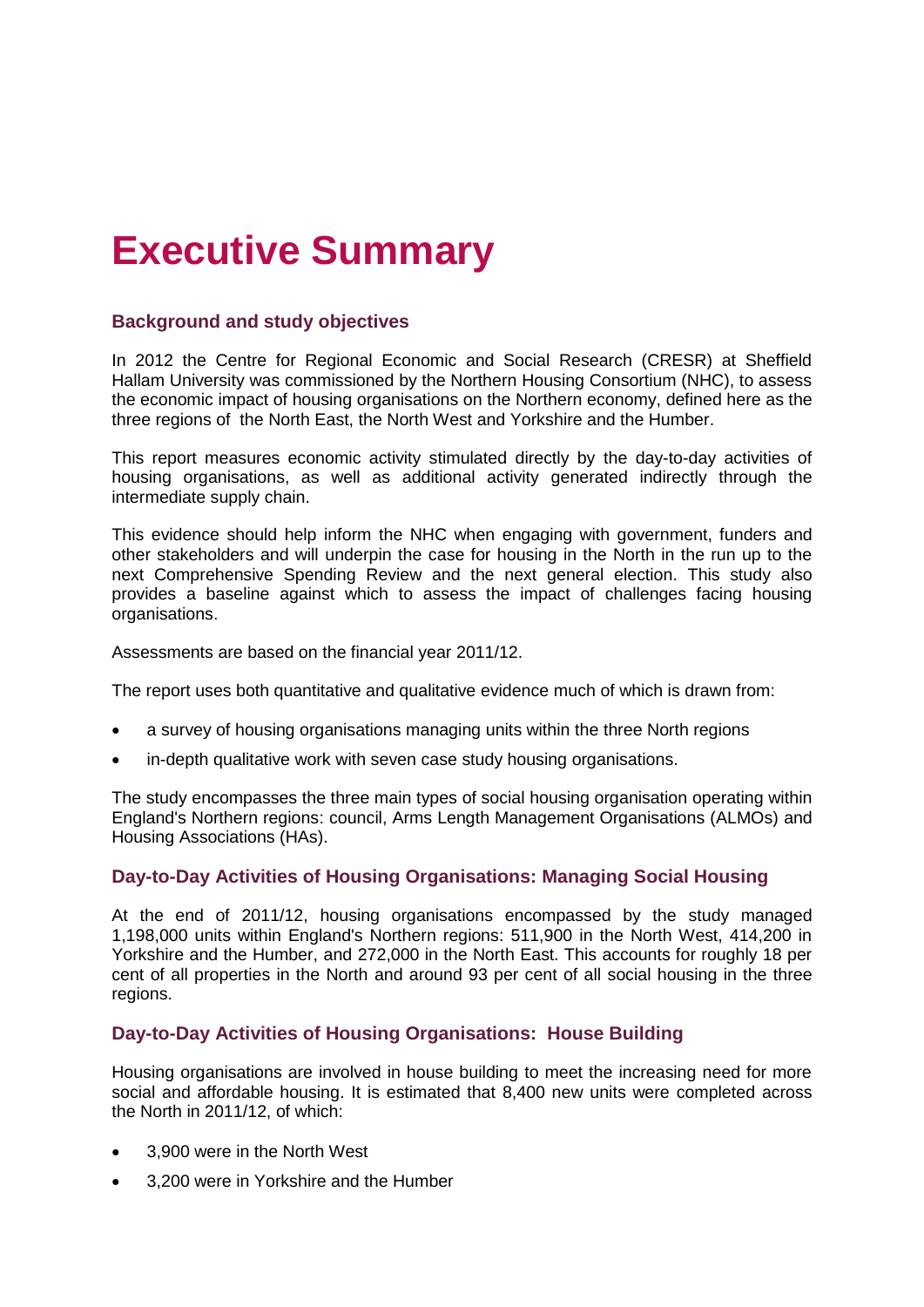- 1,300 were in the North East
- and 95 per cent were built by HAs.

#### **Day-to-day Activities of Housing Organisations: 'Community Investment' Work**

Increasingly, housing organisations have widened their remit to include what are commonly called, 'community investment' activities including apprenticeships, after school clubs, community health clinics, and initiatives to tackle crime and anti-social behaviour.

Assessing responses from organisations responding to the survey reveals total input (where input equals the sum of staff cost, direct financial contributions and contributions from other organisations) for the six categories of community investment activity explored was £121.4 million, of which 45 per cent was staff costs, 42 per cent direct financial contributions and 13 per cent contributions from other organisations.

Around 695,300 people and 567,800 homes were reported to have benefited from community investment work.

#### **Key factors influencing economic impact: income, procurement and composition of expenditure**

Income in the year 2011/12 was estimated to be £6,499 million with net rental income and management fees accounting for some 74 per cent of this figure. Affordable Homes Programme funding made up an estimated 5 per cent of income.

Procurement policies are important in determining leakage of expenditure out of the Northern economy. This study estimates that 81 per cent of housing organisation expenditures, excluding bad debt and depreciation, remains within the Northern regions. Within the case-studies, established procurement policies and practices were identified specifically designed to enhance local social and economic impact.

How and where housing organisations spend their money affects economic impact calculations because of the magnitude of the indirect effect. Key points to note include:

- the largest category of expenditure retained within the Northern economy was 'refurbishment and purchase of housing properties': £1,373 million
- 'major repairs and maintenance' comprised the second largest category of net expenditure: £1,227 million
- net expenditure on 'direct staff costs' was £834 million
- about two-thirds of expenditure on construction (£584 million) was retained within the **North**

#### **Economic Impact on the Northern economy: an overall assessment**

Table E.1 summarises overall economic impact. In 2011/12 it is estimated that housing organisations supported:

- a total output of £10,269 million in the North
- a total worth of £4,646 million Gross Value Added to the Northern economy: 1.8 per cent of the total Northern GVA
- 116,900 FTE jobs in the North; housing organisations indirectly support 1.8 FTE jobs per one directly employed FTE.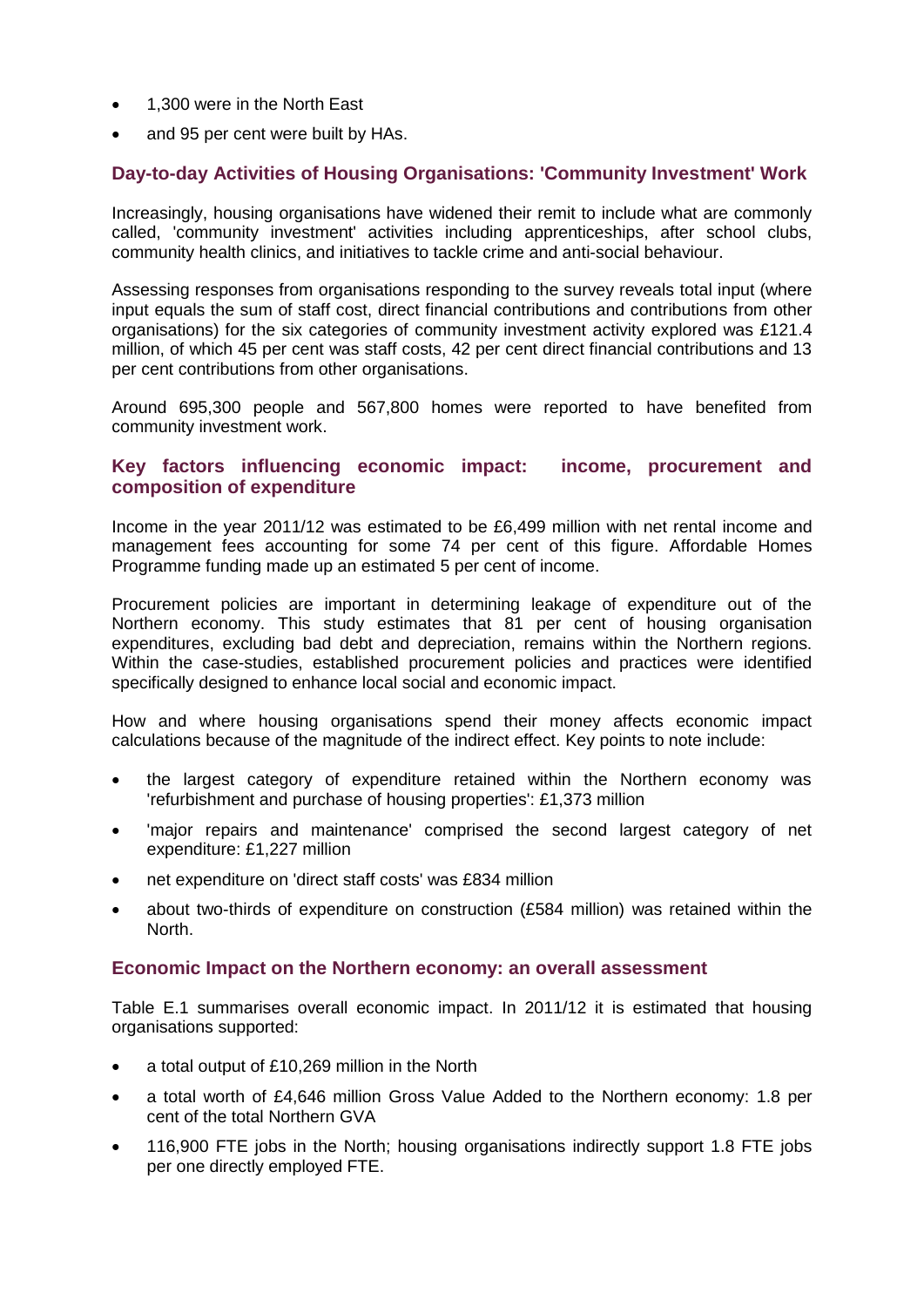|                                               | <b>Direct Impact</b> | <b>Indirect Impact</b> | <b>Total Impact</b> |
|-----------------------------------------------|----------------------|------------------------|---------------------|
| Output:<br><b>£millions</b>                   | 5,005                | 5,264                  | 10,269              |
| <b>Gross Value Added:</b><br><b>£millions</b> | 1,699                | 2,948                  | 4,646               |
| <b>Employment:</b><br>(FTEs)                  | 41,600               | 75,200                 | 116,900             |

#### **Table E.1: Summary of economic impact on the Northern economy, 2011/12**

Source: CRESR survey (2012)

#### **Challenges and Opportunities: implications for Economic Impact**

Housing organisations face a number of impending challenges and opportunities with regard to welfare reform, housing finance and the localism agenda. These may well have implications for income, expenditure and procurement, all of which are key components in defining the scale and nature of economic impact flowing from housing organisations.

It seems probable that changes to two of these components will work to diminish impact:

- income, which affects the level of gross expenditure, is likely to decline because of interactions across a range of welfare reform changes
- and the composition of expenditure, which affects the magnitude of indirect impacts, seems likely to change with increased expenditure on rental collection and management costs which create more limited multiplier effects, and correspondingly less work on high multiplier activities such as construction and major repairs.

On the other hand it is possible that changing procurement policies and practices will impact positively on the proportion of goods and services supplied from Northern organisations, thus reducing leakage of benefits from these three regions.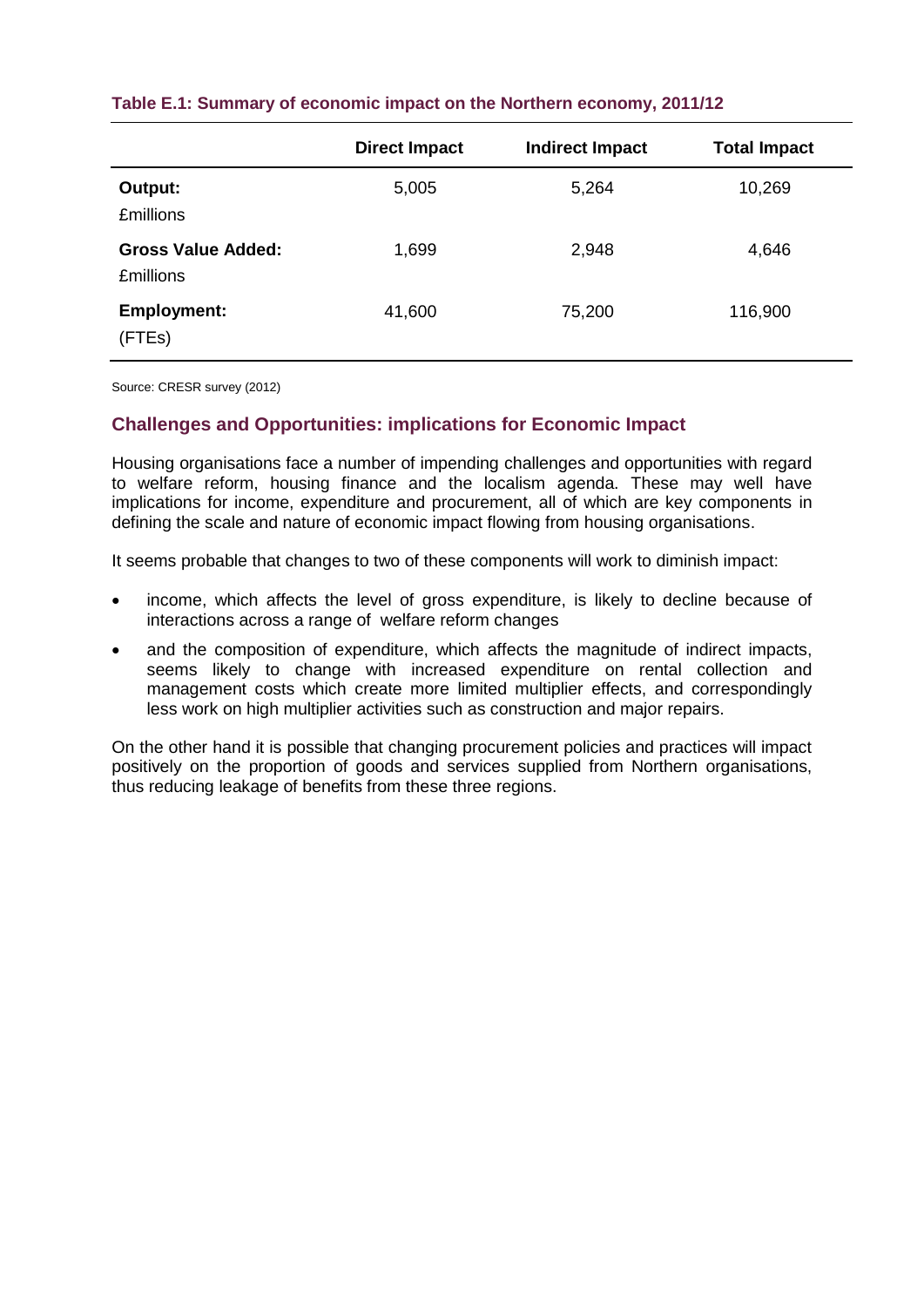

### <span id="page-7-0"></span>1. **Introduction**

#### <span id="page-7-1"></span>**1.1. Background and study objectives**

In 2012 the Centre for Regional Economic and Social Research (CRESR) at Sheffield Hallam University was commissioned by the Northern Housing Consortium (NHC), to assess the economic impact of housing organisations on the Northern economy<sup>1</sup>.

ESR) at<br>nsortium<br>Northern<br>England.<br>ic Affairs<br>ctivity on The NHC is a membership body for housing organisations in the North of England. The Consortium provides a range of services, including a Policy & Public Affairs team which conducts lobbying and helps influence housing policy and activity on behalf of its members.

#### The **objectives of this report** are:

- to demonstrate the economic and social importance of housing organisations to the North:
	- in promoting economic growth
	- as a major employer

-

- in investing in people and communities
- in building and managing social and affordable housing
- to indicate to Government, funders and other stakeholders the economic impact of housing organisations on the North
- to underpin the case for housing in the North in the run up to the next Comprehensive Spending Review and the next general election
- to enhance the existing evidence base in relation to the impact of housing; previous studies have highlighted, for example, the impact of house building on the national economy<sup>2</sup>, and also relationships between housing and health<sup>3</sup>; this report explores the impact of housing with three relatively deprived regions of **England**
- to provide a **baseline** against which to assess the impact of the multiple challenges facing housing organisation arising from, for example, welfare reform, economic retrenchment and changes in government spending plans.

<sup>1</sup> comprising England's three Northern regions: the North East, the North West and Yorkshire and the Humber <sup>2</sup> L.E.K. Consulting (2009) Construction in the UK Economy: The Benefits of Investment, UK Contractors Group <http://www.nscc.org.uk/documents/UKCGreport-ConstructionintheUKEconomy-October2009.pdf><br>3 NICE (2005) Housing and sublimities

NICE (2005) Housing and public health: a review of reviews of interventions for improving health, National Institute for Health and Clinical Excellenc[e http://www.nice.org.uk/nicemedia/pdf/housing\\_MAIN%20FINAL.pdf](http://www.nice.org.uk/nicemedia/pdf/housing_MAIN%20FINAL.pdf)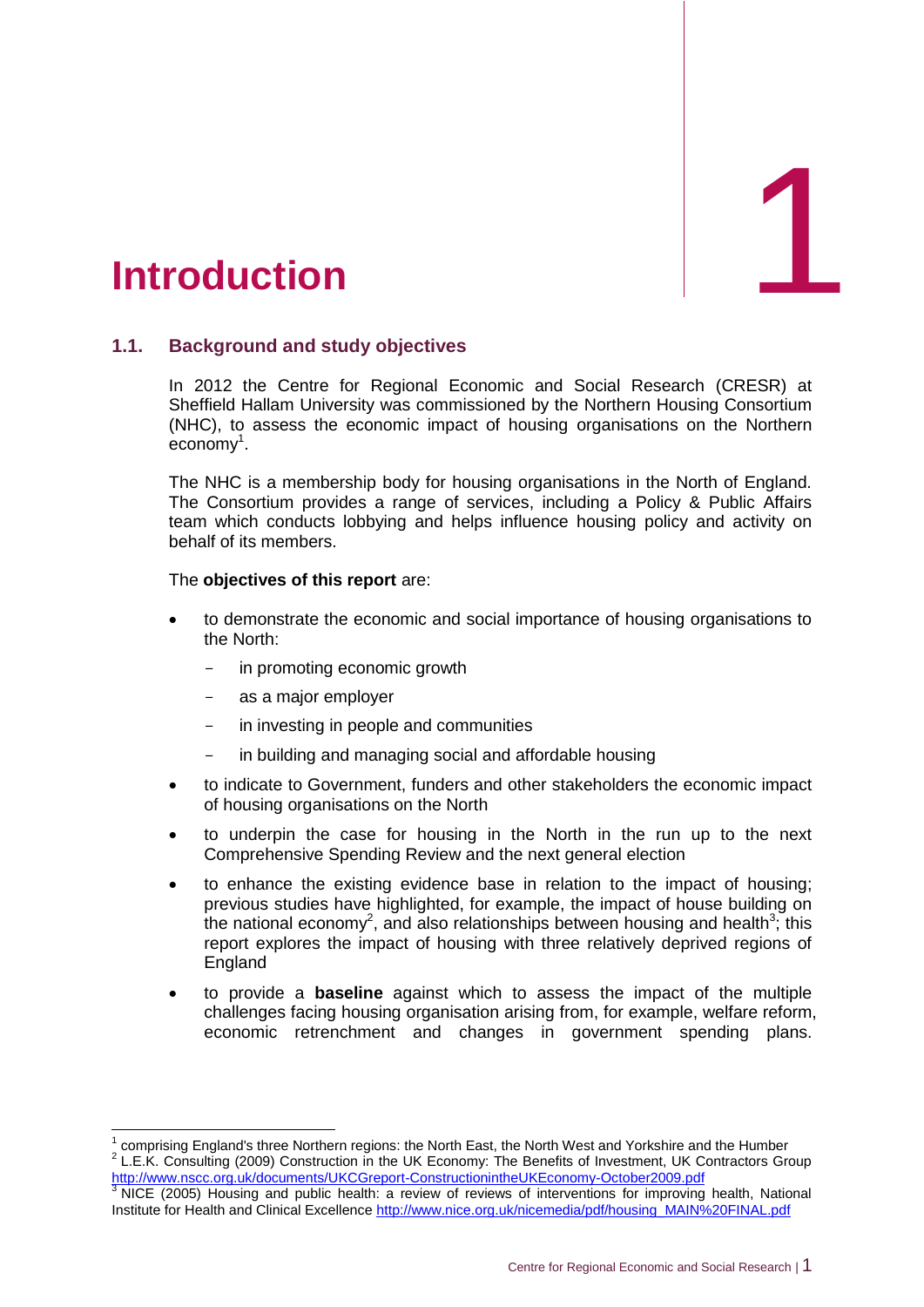#### <span id="page-8-0"></span>**1.2. Methodology**

Key issues in relation to parameters adopted, the evidence base, and estimating economic impact are outlined below.

#### *Key parameters to the study*

**Key parameters** to the study include:

- analyses developed in this report explore the three main types of social housing provider: council, Arm's Length Management Organisations (ALMOs) and Housing Associations (HAs); section 2.2 outlines each type of provider
- the study identifies the economic impact of those housing organisations managing 1,000 or more social housing units within the North; this cut off point reflects:
	- the potential capacity of landlords managing small numbers of properties to complete the survey; this may well have had detrimental effects on response rates and the representativeness of results
	- more limited availability of standard publically available financial data for smaller housing organisations
	- the exclusion of housing organisations which mainly operate in non-Northern regions, but which manage a small number of units in one of the three regions
- this report measures economic activity stimulated directly by expenditure associated with day-to-day activities of housing organisations (for example providing routine maintenance, house building and managing rental income), which then flows through the economy to create additional activity in other sectors and industries
- analyses focus on the financial year 2011/12
- assessments reflect impact from all day-to-day activities, including those related to both social and non-social housing whether such impacts occur within, or outwith, the three Northern regions.

#### *Evidence base*

-

The report uses both quantitative and qualitative **evidence** much of which is drawn from:

- a survey of housing organisations managing units within the three North regions
- in-depth qualitative work with seven case study housing organisations<sup>4</sup>

The purpose of the **survey** was to provide a comprehensive evidence base from which to make region-wide estimates of economic impact. It contained questions on:

- stock: numbers of units managed, net additional units provided, new builds completed, and units in development
- employment: numbers of employees and full time equivalents (FTEs), main workplace and residence of employees, and staff costs

<sup>&</sup>lt;sup>4</sup> Durham City Homes, Helena Partnerships, Leeds Federated Housing Association, Liverpool Housing Trust, St Leger Homes of Doncaster, Stockport Homes and Wakefield and District Housing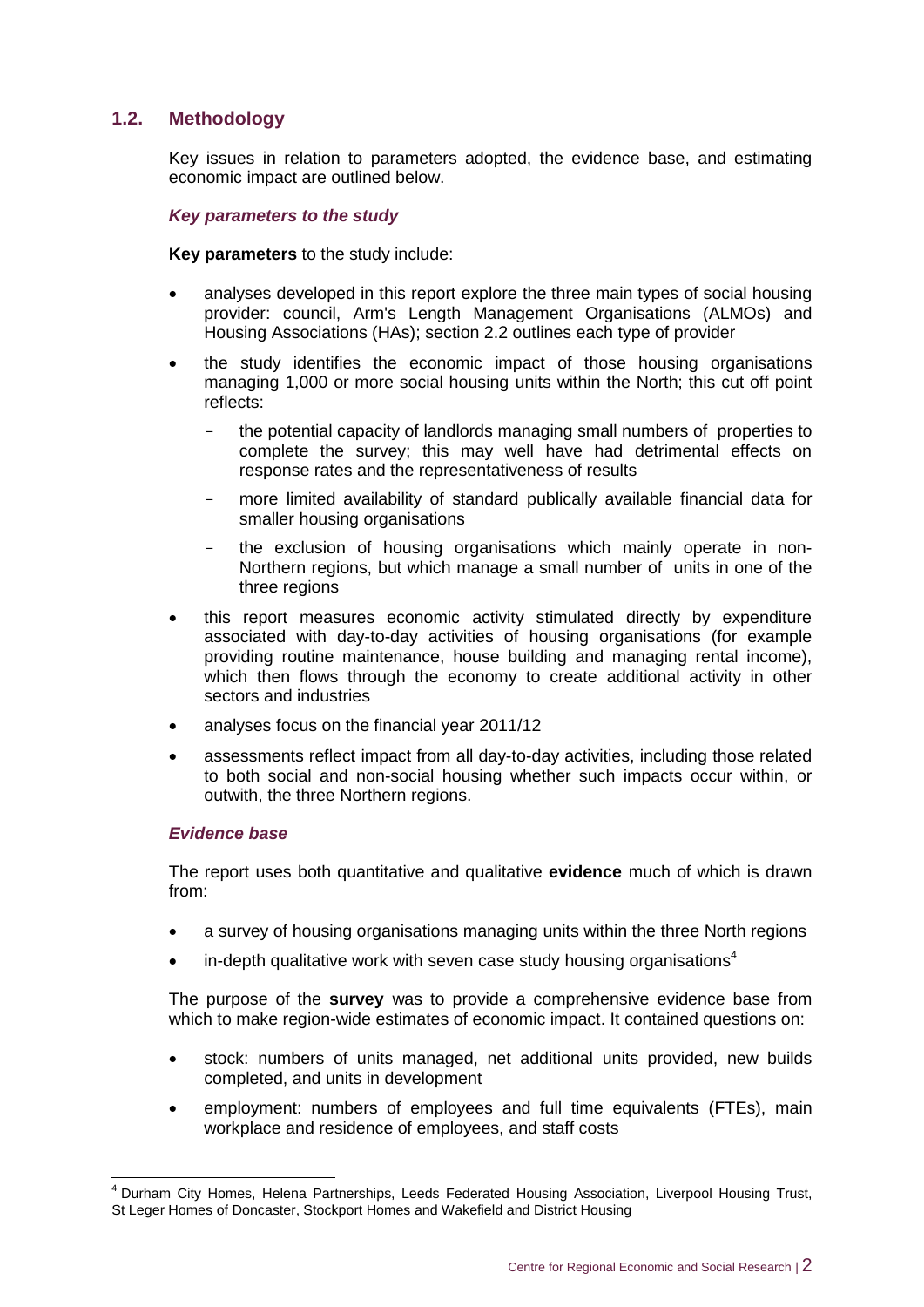- income: value and source
- expenditure: value, category and regional sourcing
- neighbourhood investment activity: staff costs, financial input, monies levered in and beneficiaries.

The survey was sent out in June 2012 to 121 housing organisations operating in the North: all of the known housing organisations managing 1,000 or more units. Fiftyeight organisations completed the survey, which collectively represent around 52 per cent of total turnover in 2010/11, the latest year for which comprehensive data are available.

Unless stated, estimates presented in this report are representative of the known population of housing organisations managing 1,000 units or more. These estimates have been produced by grossing up survey responses received from these 58 organisations (48 per cent of the total of 121 organisations) using weights which take into account turnover, location of units and landlord type.

The purpose of the **case study work** was to:

- provide more detailed evidence on economic impact and community investment activities undertaken by housing organisations; boxes 1 to 6 provide examples of activity undertaken by case-study housing organisations
- test out key assumptions
- understand key challenges facing housing organisations and to explore how they are reacting to the rapidly changing policy landscape.

#### *Estimating economic impact*

**Impact is assessed** through three key economic measures:

- output expenditure
- Gross Value Added
- employment.

Three separate components are used in determining the economic impact of housing organisations:

- direct impact: the value to the economy directly attributable to the activities of housing organisations operating in England's three Northern regions
- indirect supplier effects: this is the ripple effect through the immediate supply chain created by the purchase of goods and services by housing organisations
- indirect income induced effects: these arise outside the immediate supply chain as a result of expenditure by employees of both housing organisations and also of other organisations in the immediate supply chain.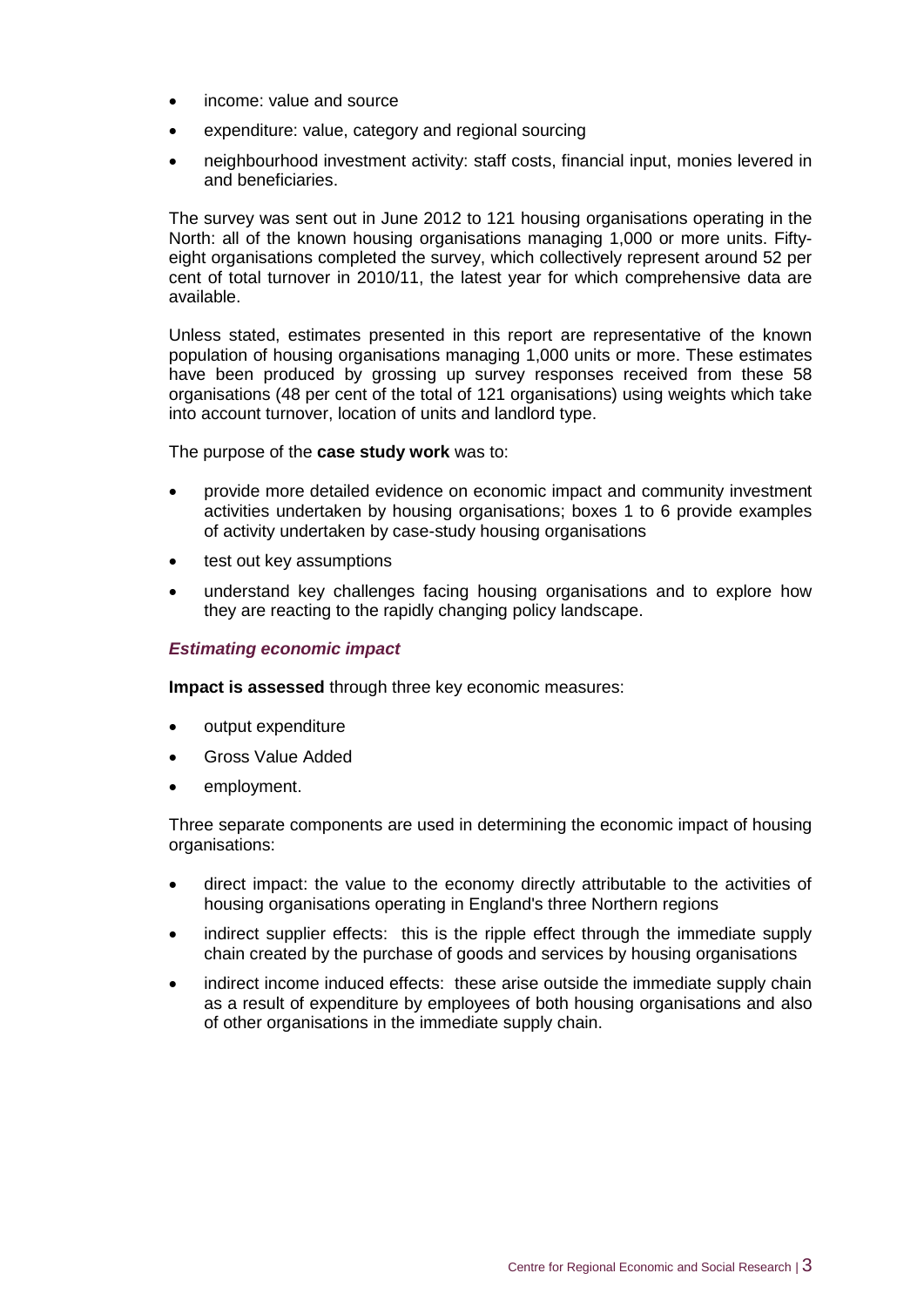#### <span id="page-10-0"></span>**1.3. Structure of the report**

The remaining sections of this report are organised as follows:

- chapter 2 provides an overview of housing organisations and considers their three main day-to-day activities: managing social housing, house building and community investment
- chapter 3 assesses the economic impact of housing organisations on the Northern economy
- chapter 4 gives an overview of some of the impending policy challenges facing, and opportunities available to, housing organisations.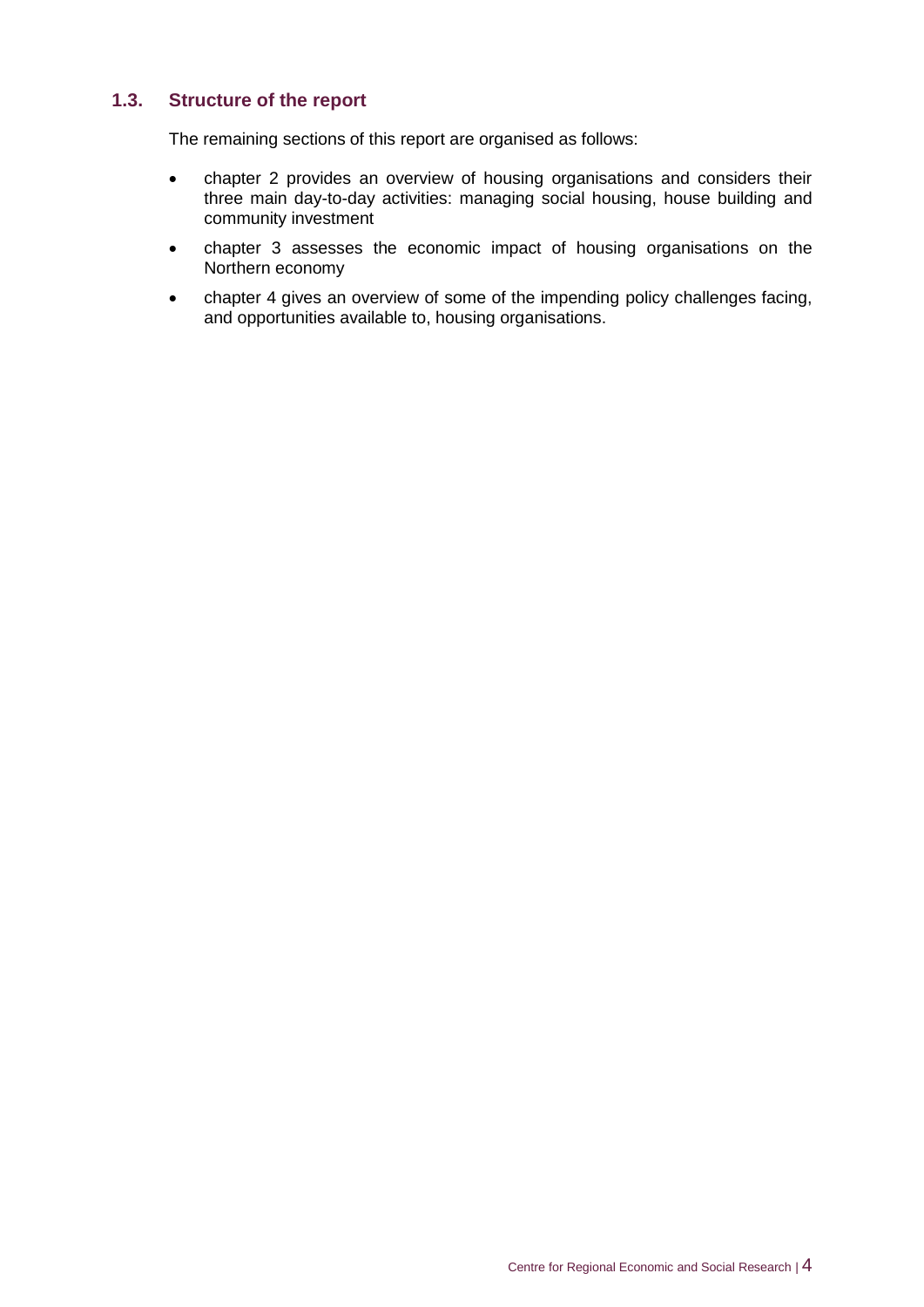2

## <span id="page-11-0"></span>2. **Day to day activities of Housing Organisations**

#### <span id="page-11-1"></span>**2.1. Introduction**

 $\overline{\phantom{a}}$ 

This chapter begins by providing an overview of the three main types of organisation. Further sections then describe their three main categories of activity: managing social housing, house building, and 'community investment'<sup>5</sup> work.

#### <span id="page-11-2"></span>**2.2. An Overview of Housing Organisations**

The study encompasses the three main types of social housing organisation operating within England's Northern regions: council, ALMOs and HAs. The following paragraphs provide a brief overview of each.

In addition to their strategic role, some **local authorities** own and manage their own social housing. However, especially since the early 2000s, many authorities have reduced the numbers of homes which they own or directly manage through delegation to ALMOs via Large Scale Voluntary Transfer (LSVT). Prior to April 2012, council housing was principally funded through a centralised subsidy system: local authority Housing Revenue Accounts. Within this system rents and expenditure needs were assessed and then rents pooled nationally with allowances made on the basis of need. From April 2012, as part of the Coalition Government's Localism Agenda, the redistributive system was replaced by a new system based on selffinancing (see section 4.3).

**Arm's Length Management Organisations** (ALMOs) are companies set up by local authorities to manage and improve all or part of their stock. This separates out the day-to-day housing management function of the landlord from the wider strategic housing role of the local authority. Under this arrangement rent paid by tenants goes to the local authority and the ALMO receives a management fee for its role.

 $5$  Community investment has been used within this report as a collective term to cover services, facilities and environmental improvements which housing organisations provide for their tenants and the wider communities in which they operate. It encompasses what has previously been termed 'housing plus', 'added value' or regeneration work.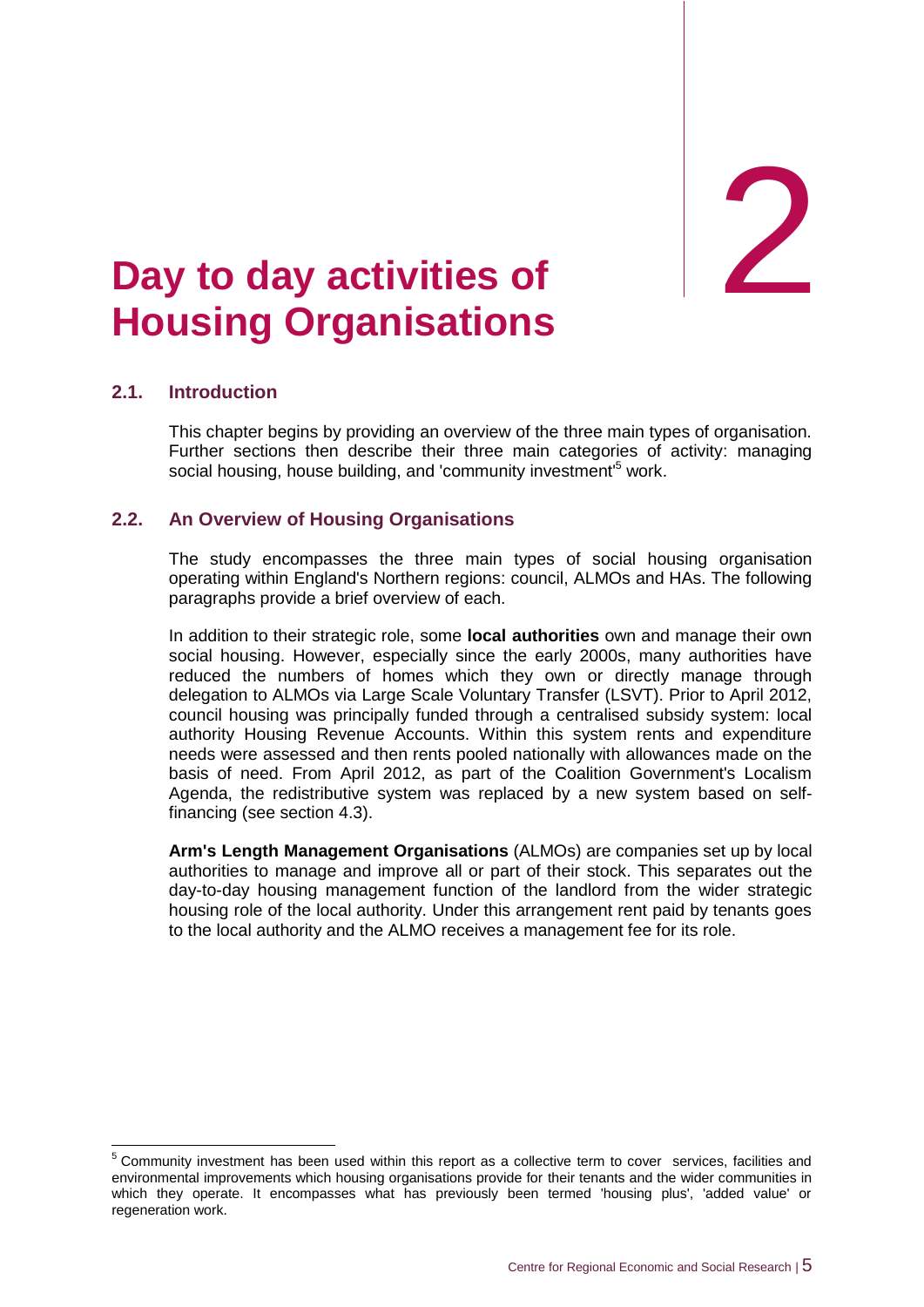#### **Box 1: Liverpool Housing Trust - Jigsaw Neighbourhood Solutions**

#### *Overview*

Jigsaw is a partnership developed by the Liverpool Housing Trust to support the physical, social and economic regeneration of the area in order to deliver long-term sustainability through:

- delivering enhanced and improved environmental services, such as ground maintenance and landscaping, communal cleaning and gardening, tree management and neighbourhood improvements
- training and employment programmes aimed at the long term unemployed
- diversionary activities for young people, focusing on environmental and citizenship issues

#### *Inputs*

Jigsaw currently:

- procures and manages £2.5 million of environmental related works
- employs 24 staff, including landscape architects, tree officer, wardens, neighbourhood caretakers and community regeneration workers; 16 Jigsaw staff have received training to help fulfil their roles

#### *Outputs and Outcomes*

Jigsaw:

- has 4,571 general needs tenants who are contracted to service charges
- manages two grounds maintenance contracts, maintains 27 green space sites, manages 15-20,000 trees and has completed 125 communal clearances to date
- has been awarded three Keep Britain Tidy Estate Quality Mark Awards
- has attained ISO 9001 accreditation
- has increased community engagement, including:
	- 11 resident volunteers who monitor services on behalf of jigsaw
	- four community ownership projects Mill Street Memorial Garden, Heathcote city zoo, Achilles Court vegetable garden and Alley greening in Liverpool
- has contributed to:
	- diversion of young people away from anti-social behaviour and crime
	- raising attainment for tenants in core subjects
	- increasing the number of young adults with key employability skills
	- creating a 'clean, safe, well managed and inclusive community'
- has seen tenants in Runcorn and Liverpool report increased perceptions of overall satisfaction and value for money in the service it delivers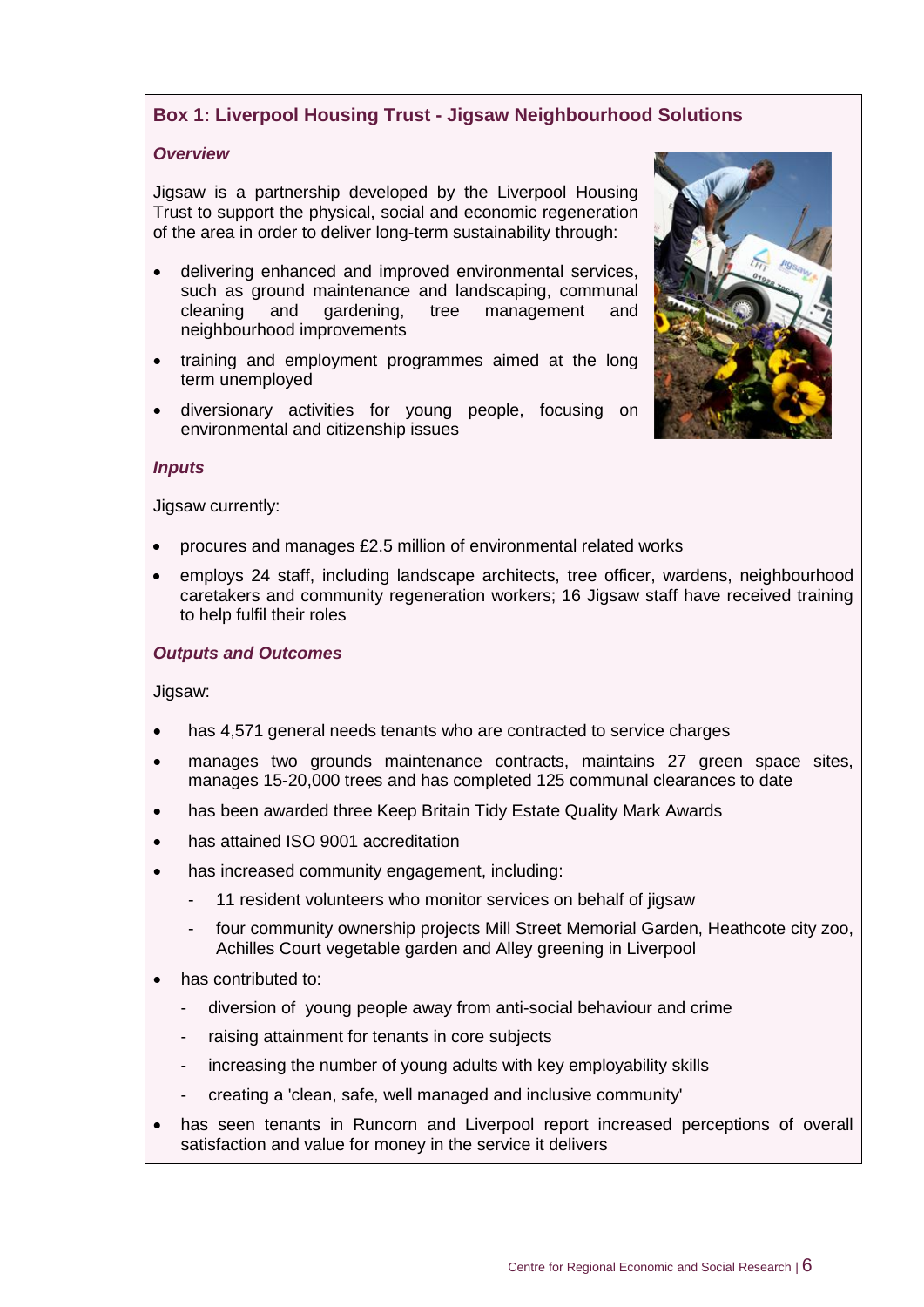**Housing Associations** (HAs) are private non-profit making organisations. Although independent, they are regulated by the Homes and Communities Agency (HCA) (and previously the Tenant Services Authority) and commonly receive public funding in order, for example, to build new social housing or to help finance housing improvements. They use trading surpluses to provide services, to maintain existing housing, and to help finance the building of new homes. The number of HAs has grown substantially since the 1980s owing to some councils transferring all, or part, of their social housing stock as a result of:

- changes in the regulatory framework which meant local authorities were no longer able to subsidise their housing from local taxes; this was an important consideration during the early 2000's when councils required additional funds to modernise units and to meet decent homes standards
- an attempt to limit the impact of the right to buy scheme which allowed existing council tenants to buy their home at sub-market prices
- the Housing Benefit scheme being seen as more beneficial to housing associations than to local authorities.

Housing organisations vary with respect to numbers of units they manage, geographical spread, the tenure of housing they provide (from specialist supported housing providers through to those offering a full range of tenures), the communities they serve, and the characteristics of their client base.

#### However, a number of **consistent themes reflect the aims and objectives of many housing organisations**, including:

- offering choice and high quality homes
- offering responsive services to meet customers' needs
- creating successful and sustainable communities
- promoting social and economic inclusion
- understanding and meeting the diverse needs of customers
- involving tenants in the management of homes and neighbourhoods
- successful partnership working with a range of local stakeholders
- actively managing existing asset bases
- building new social and affordable homes for both rent and sale
- being open and transparent employers
- being accountable and delivering Value for Money: maximising the use of available resources, making use of buying power, and seeking efficiencies
- improving financial performance, including minimising rent arrears
- diversifying into new business areas.

Remaining sections of this chapter explore the three broad day-to-day activities of housing organisations: managing social housing, house building, and community investment work.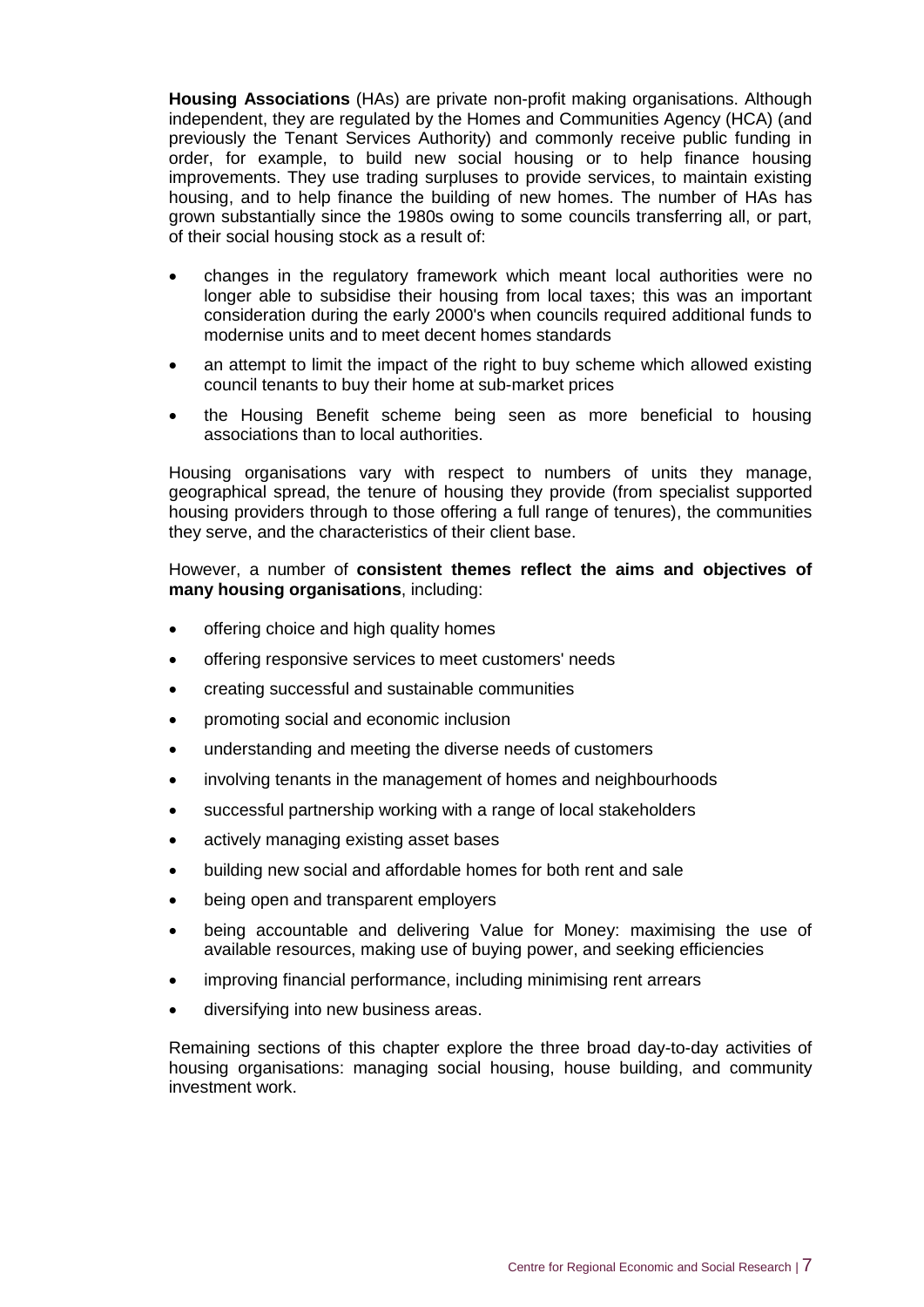#### <span id="page-14-0"></span>**2.3. Day-to-Day Activities of Housing Organisations: Managing Social Housing**

Managing social housing represents a core function of all housing organisations. This role includes providing and allocating homes, delivering repairs and maintenance, and managing rental income. Table 2.1 provides estimates, based on responses to the survey, of numbers of units managed by region, landlord type and tenure.

As of the end of the financial year 2011/12, housing organisations encompassed by the study managed 1,198,000 units within England's Northern regions: 511,900 in the North West, 414,200 in Yorkshire and the Humber, and 272,000 in the North East. This accounts for roughly 18 per cent of all properties in the North.

#### **Box 2: Helena Partnerships - re:new Four Acre**

#### *Overview*

re:new Four Acre is a neighbourhood management scheme led by Helena which brings together local partners including St Helens Council, Merseyside Police and Merseyside Fire & Rescue Service to improve the long term sustainability of the Four Acre estate. This includes addressing inequalities in health, employment and education and empowering residents to shape local service provision

#### *Inputs*

- Helena Partnerships: a direct annual financial contribution of £20,500 and annual staffing costs of £74,300 employing 2.3 FTE workers
- St Helens Council: annual staffing costs of £30,000 employing 1 FTE worker
- BIG lottery: a direct annual financial contribution of £21,000 and annual staffing costs of £9,000 employing 0.3 FTE workers
- European Social Fund: a direct annual financial contribution of £21,000 and weekly staffing costs of £50

#### *Outputs and outcomes*

The following bullets provide a flavour of key outputs and outcomes achieved by the partnership thus far

- re:new has provided:
	- one dedicated police officer, four Police Community Support Officers,
	- one dedicated fire fighter providing 6 hours per week and 12 community fire fighters
	- 2 major green space projects and 2 green street projects have taken place
	- 72 community chest grants have been award; amounting £34,000
	- four environmental clean up days
	- six 'apprenticeship events' have been held, to which approx. 270 people attended
	- opportunities for community engagement, including: 10 resident board members, 12 Junior Wardens and 36 Street Champions
- since 2009 there has been a 85 per cent reduction in nuisance fires, 83 per cent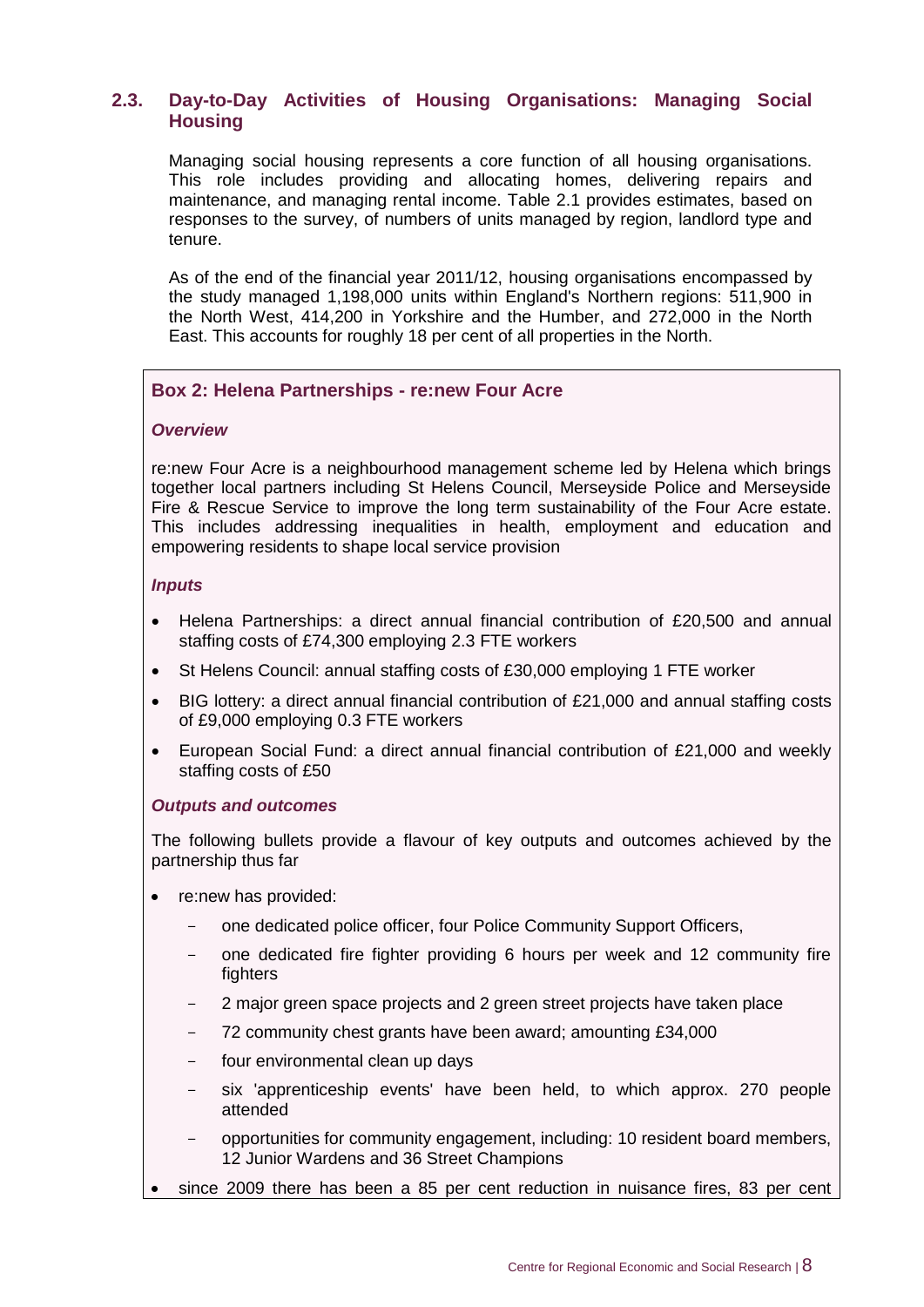reduction in calls relating to ASB and a 79 per cent reduction in reported criminal damage

- the number of Troubled Families living in the area has fallen from 54 to 18 since 2010
- 18 apprenticeships have been found; from which 11 apprentices had found work
- resident 'satisfaction with the area' increased from 44 per cent in 2008/09 to 72 per cent in 2010/11

There are both significant financial and social benefits associated with the re:new Four Acre scheme. For instance:

- according to Home Office estimates the reported reduction in criminal damage has associated social and economic cost saving of £177,000 in 2011/12 prices
- DCLG data shows on average £75,000 per family each year is spent on Troubled Families
- being satisfied with the area as a place to live, compared to not being satisfied, has a similar impact on well-being as does an additional £59,600 in household income



In terms of tenure, 96 per cent of units were social housing (85 per cent General Need Housing and 11 per cent Supported Housing or Housing for Older People), 3 per cent were other social housing (with Shared Ownership, Low Cost Home Ownership and other social housing each comprising one per cent of total units managed) and 1 per cent were non-social housing. The social housing properties managed by housing organisations represented in this study make up around 93 per cent of all social housing in the North.

Breaking down units by type of organisation shows:

- HAs managed 777,000 units; of which 94 per cent were social housing, 4 per cent other social housing and 1 per cent non-social housing units
- Councils managed 136,200 units; all but a few of which were social housing
- ALMOs managed 284,800 units; of which 99 per cent were social housing.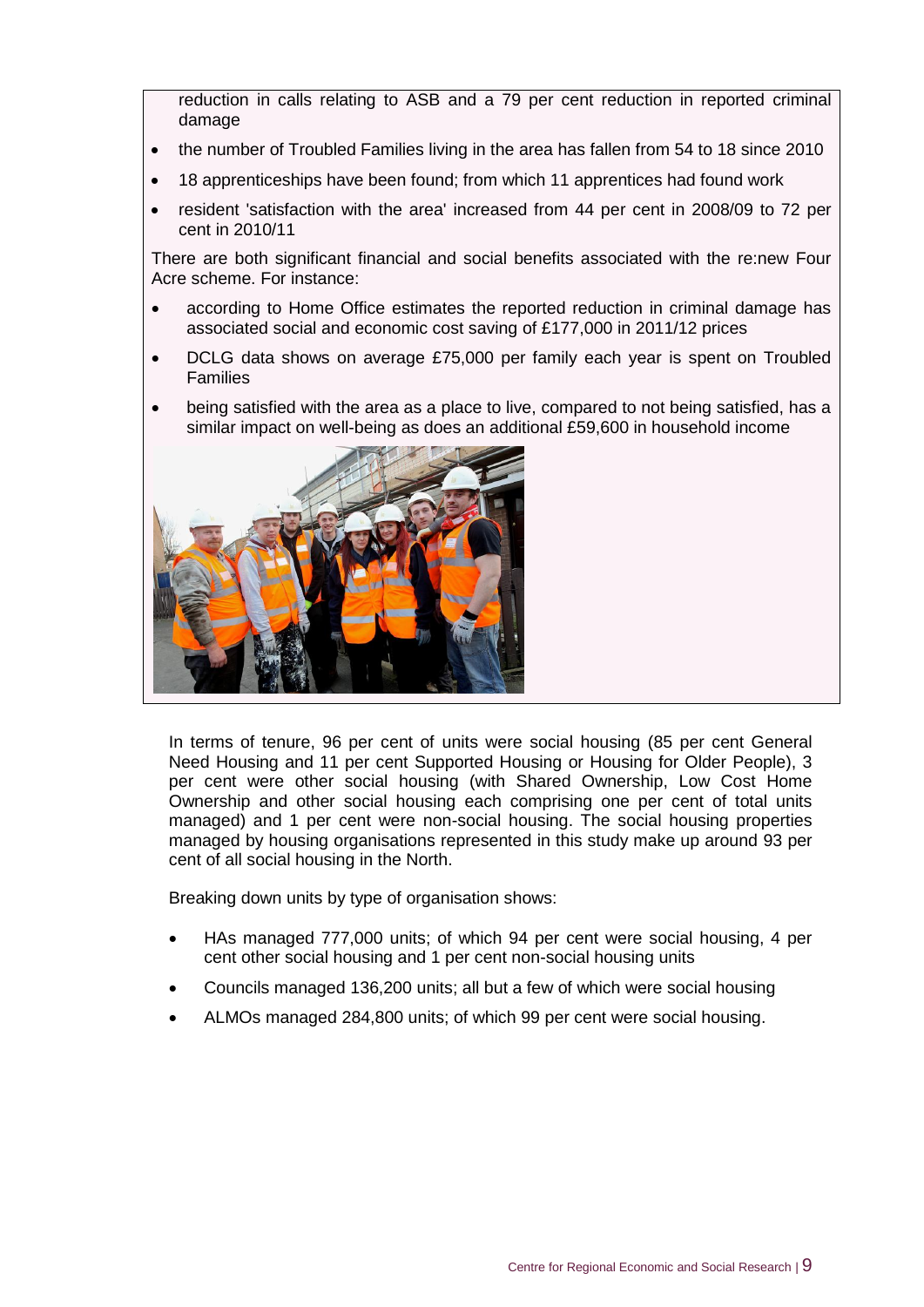|                          | <b>Type of organisation</b> |         |             |           |
|--------------------------|-----------------------------|---------|-------------|-----------|
|                          | All                         | Council | <b>ALMO</b> | HA        |
| Total                    | 1,437,600                   | 136,200 | 284,800     | 1,016,600 |
| North East               | 272,000                     | 17,900  | 89,500      | 164,600   |
| North West               | 511,900                     | 19,400  | 65,500      | 427,000   |
| Yorkshire and the Humber | 414,200                     | 98,900  | 129,800     | 185,500   |
| <b>Northern regions</b>  | 1,198,000                   | 136,200 | 284,800     | 777,000   |

#### **Table 2.1: Number of units managed; end of financial year 2011/12**

Source: CRESR survey (2012)

At the end of the financial year 2011/12, housing organisations operating in England's Northern regions **managed 6,000 more net additional units** (the outcome from a range of processes: new builds, demolitions, net conversions, net change of use and net other change) in the North compared with the previous year. These comprised:

- 6,100 net additional units provided by HAs compared with -100 and 0 net additional units provided by ALMOs and Councils respectively
- 80 per cent were net additional social housing units, 11 per cent net additional other social housing units, and 9 per cent net additional non-social housing units.

#### <span id="page-16-0"></span>**2.4. Day-to-Day Activities of Housing Organisations: House Building**

Housing organisations are involved in house building to meet the increasing need for more social and affordable housing. This work is generally funded through a combination of:

- reinvestment of surpluses
- grant funding, of which the HCA's Affordable Homes Programme is a main source
- and loan borrowings; however, changes in the terms offered by banks has led housing organisations to consider other options such as bond issues.

Based on responses to the survey (Table 2.2), it is estimated that **8,400 new units were completed** across the North in 2011/12, of which:

- 3,900 were in the North West, 3,200 in Yorkshire and the Humber, and 1,300 in the North East
- and 95 per cent were built by HAs.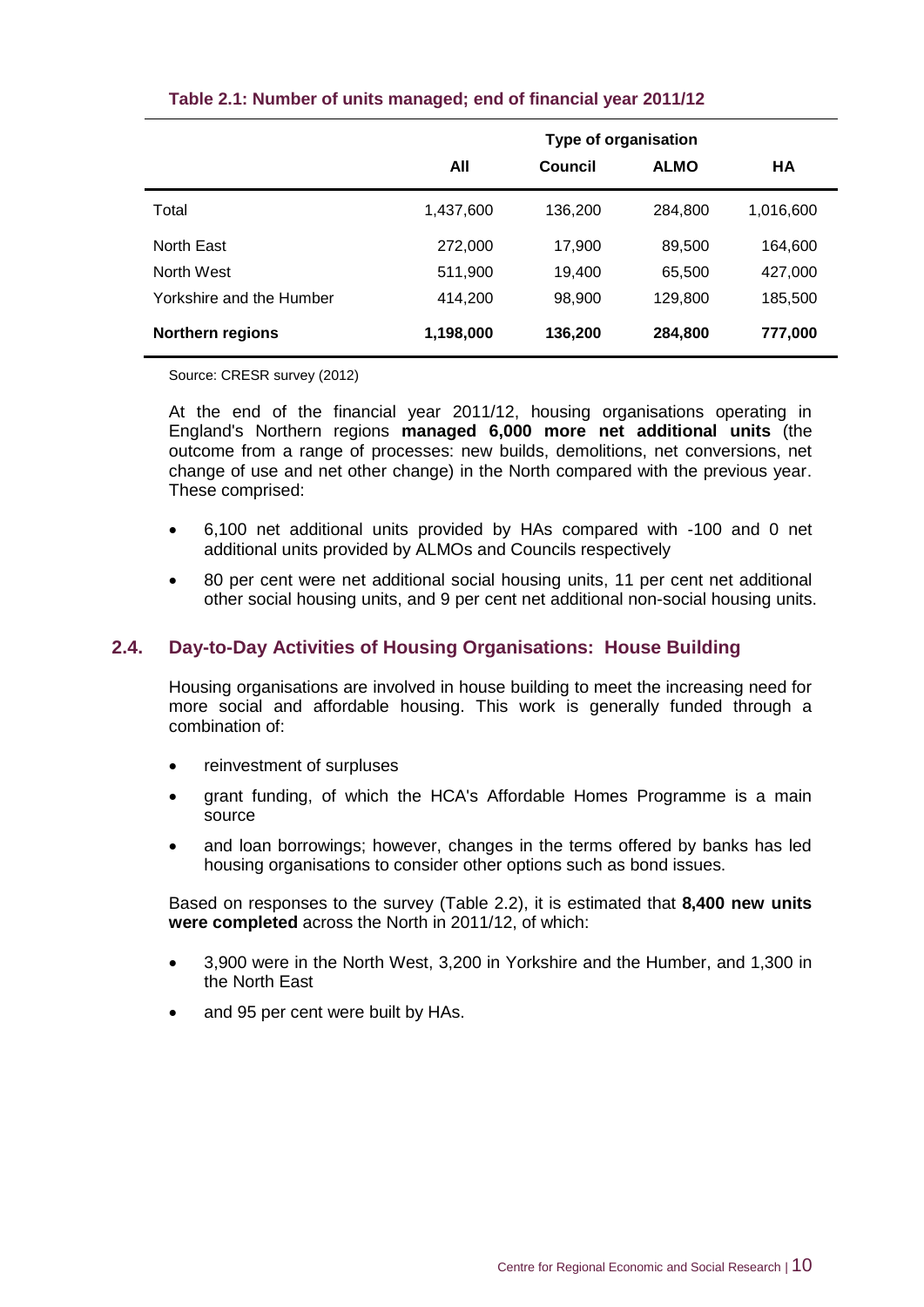|                          | <b>Type of organisation</b> |              |        |
|--------------------------|-----------------------------|--------------|--------|
|                          | All                         | Council/ALMO | HA     |
| Total                    | 12,800                      | 400          | 12,400 |
| North East               | 1,300                       | 100          | 1,200  |
| North West               | 3,900                       | 100          | 3,800  |
| Yorkshire and the Humber | 3,200                       | 200          | 3,100  |
| <b>Northern Regions</b>  | 8,400                       | 400          | 8,000  |

#### **Table 2.2: Number of new units completed; 2011/12**

Source: CRESR survey (2012)

Of the 58 organisations responding to the survey, 36 reported completing a least one home in the year to 31 March 2012 including 13 which had completed 100 or more. Together they completed 4,800 units in the North.

In addition, the 58 housing organisations had 3,100 units in development at the end of March 2012: 1,500 in the North West, 1,100 in Yorkshire and the Humber, and 500 in the North East.

#### **Box 3: Wakefield and District Housing (WDH) - Health Inequality Workers**

#### *Overview*

Findings from the evaluation of their 'Wakefield Standard' Decent Homes programme, alongside the introduction of the Joint Strategic Needs Assessment (JSNA), suggested that WDH needed to be more pro-active in preventing illness and helping vulnerable people to adopt healthier lifestyles. As a joint approach was required, WDH and the NHS commenced working in partnership to provide a cost effective and workable solution.



#### *Inputs*

The project is managed by WDH which provides training, supervision and management, whilst the NHS (Public Health) commission and pay for the Health Inequality Worker (HIW).

In 2010 WDH and the NHS jointly appointed five HIW to work within WDH's five housing management areas.

#### *Outputs and outcomes*

The following bullets provide a flavour of key outputs and outcomes achieved by the partnership thus far

- five HIW have been appointed to work within WDH's five housing management areas
- HIWs have worked with over 1,500 clients with support and intervention lasting on average 12 weeks per client
- over 500 clients have been assisted in applying for grants or given benefit/rights advice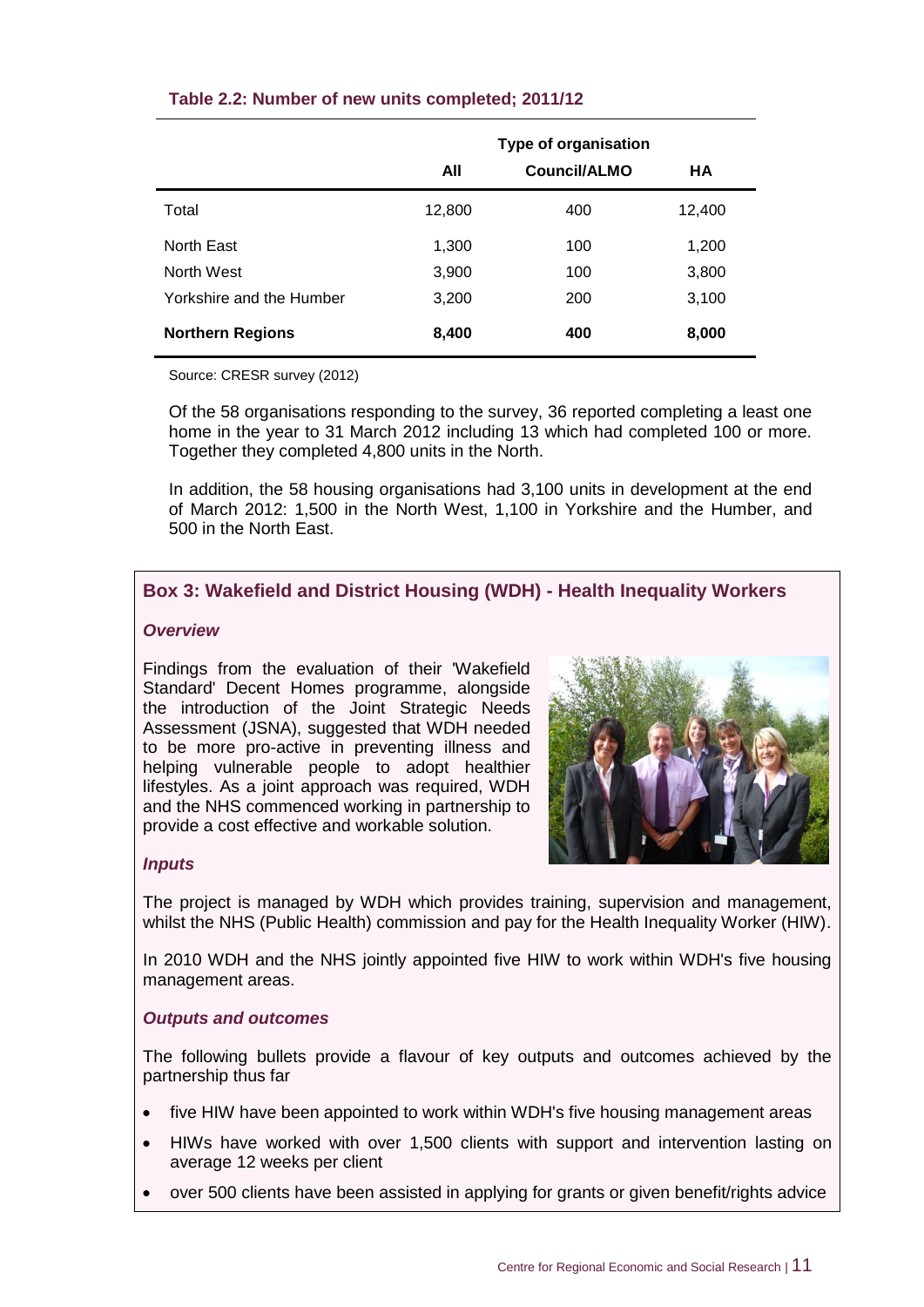- over 3,100 referrals have been made to either support services or third sector organisations
- 94 per cent of the client group have reported health and well-being improvements
- clients have also identified improved confidence and understanding and awareness of services available to them
- support and advice has also been provided on:
	- smoking cessation
	- fuel poverty
	- counselling
	- mental health
	- employment

#### <span id="page-18-0"></span>**2.5. Day-to-day Activities of Housing Organisations: 'Community Investment' Work**

Increasingly, housing organisations have widened their remit to include what are commonly called 'community investment' activities including:

- employment training
- apprenticeships
- iob brokerage
- after-schools clubs
- budgeting advice
- Information Communication Technology (ICT) training
- gardening clubs
- community health workers
- health clinics
- initiatives to tackle crime and anti-social behaviour
- 'skip days'
- and support services.

This trend towards housing organisations widening their remit reflects:

- a recognition of the business case argument for improving the economic and social circumstances of tenants in order to help increase rental income, and to reduce stock turnover and management costs
- a desire on the part of management and staff to undertake such work to create successful, sustainable and resilient residents and communities
- other stakeholders (such as councils) accepting that housing organisations may be an appropriate and cost-effective vehicle through which to implement this type of locality based work
- terms written into ALMO and LSVT agreements.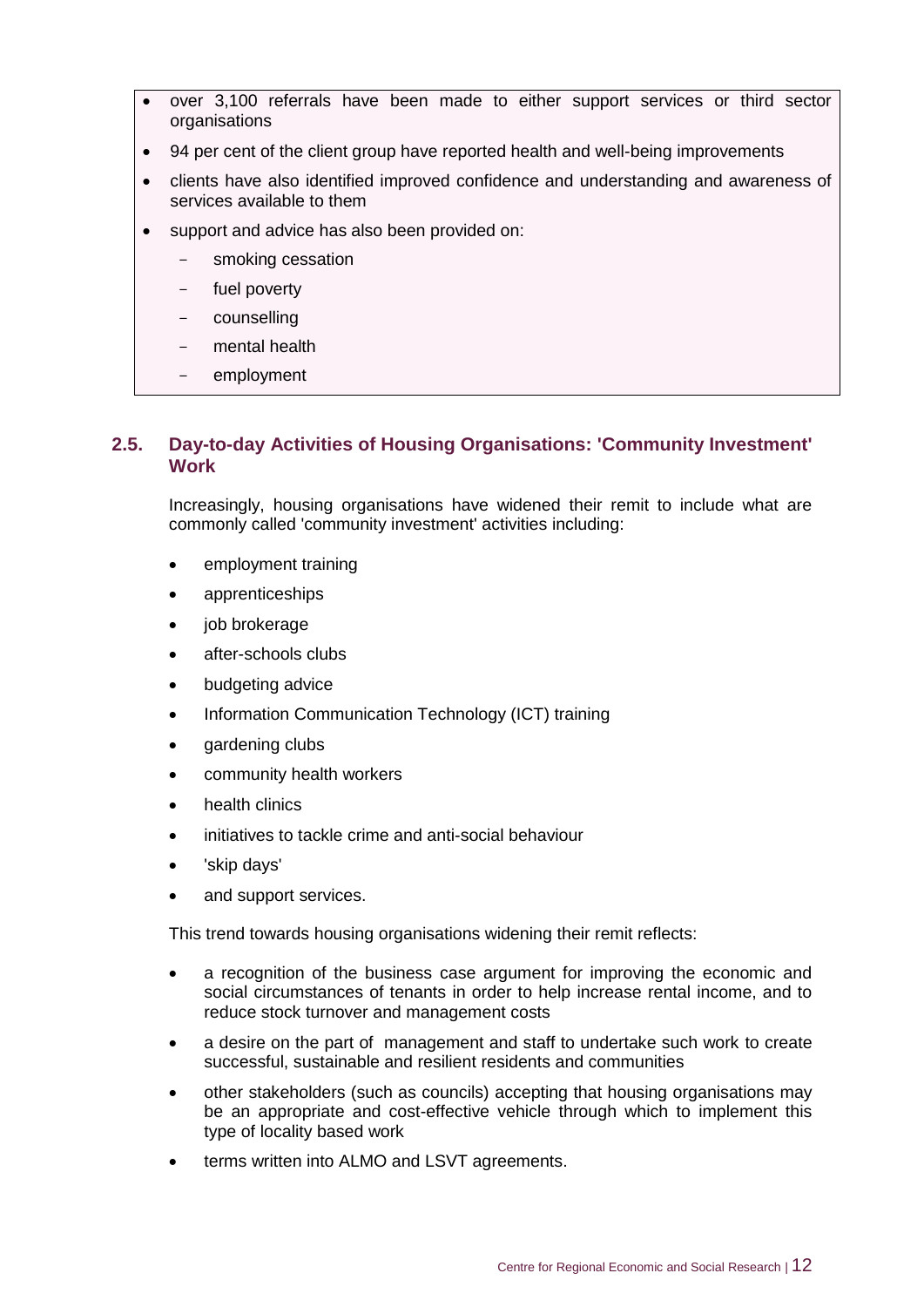#### **Box 4: Stockport Homes - Financial Inclusion and Working Communities Strategy**

#### *Overview*

Stockport Homes' Financial Inclusion and Working Communities Strategy was adopted in December 2011. The Strategy aims to:

- increase the employability of, and employment opportunities for, tenants
- strengthen the financial capacity of tenants
- target financial inclusion resources at tenants whose need is greatest.

#### *Inputs*

Stockport Homes earns more than £700 thousand per year in commission through the collection of water charges on behalf of United Utilities. This additional income provides the resources necessary to deliver the Strategy through a range of partnership activities and an additional 13.5 full time posts (2011/12). It also supports some housing-related initiatives that benefit the wider community, beyond the Stockport Homes' tenant base.

#### *Outputs and Outcomes*

Activities delivered through the strategy in 2011/12 include:

- a rent deposit scheme
- pre-tenancy support
- support for families with complex needs
- advice for tenants on issues such as debt, benefits entitlements and energy
- advice for people facing mortgage repossession
- support for offenders on release from custody
- development support for local voluntary organisations and community groups
- support for tenants to access employment support and volunteering opportunities.

These activities resulted in the following economic benefits:

- Benefit gains and debt management support of over £4.3m
- £6,000 in Warm Homes Discount grants, reduced water charges of £31,801 and United Utilities Trust grants of £4,185
- employment with an annual economic value of up to £221,000
- £357,373 in external funding secured, enabling an additional £751,537 of match funding to be levered into the area
- 1,169 hours of volunteering worth an estimated £7,108 during 2011/12.

A number of exchequer savings have also been identified:

- £832,000 as a result of home repossessions prevented
- possible reductions in costs associated with re-offending.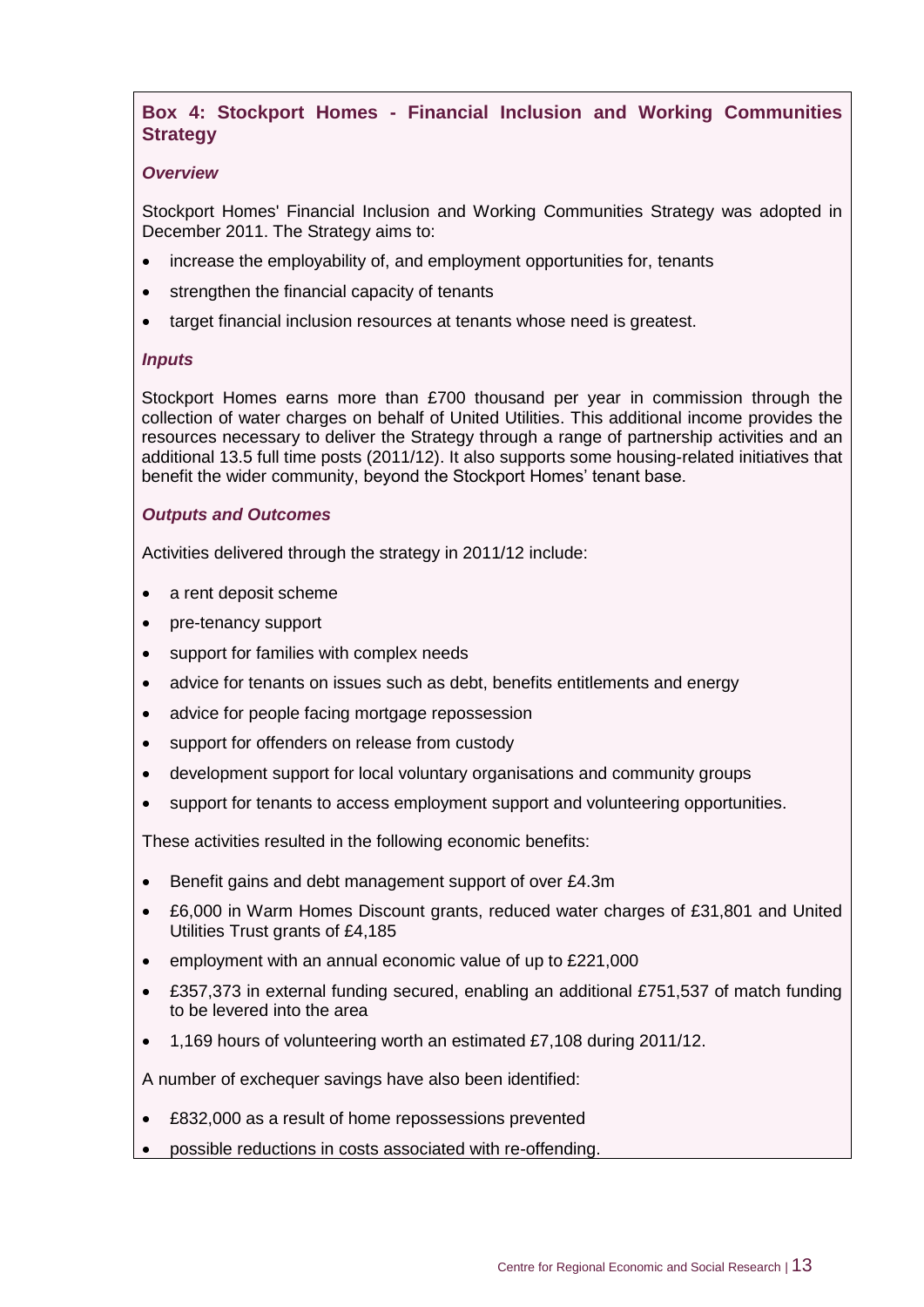The economic climate and changes in government policy, most notably aspects of Welfare Reform, mean that **demands for community investment work are likely to increase**, a theme considered in more detail in section 4.4.

The survey asked housing organisations to indicate:

- staff costs involved in community investment work
- their financial contribution to community investment work
- additional monies levered in to fund community investment activities
- numbers of people or homes benefiting from community investment.

Although organisations valued being able to provide measures of their community investment work, many especially councils and ALMOs, had difficulty in providing required data. Variations in non-response rates means that adopting grossing factors here may produce misleading results. As a consequence, this section is based on unweighted results. Therefore, when interpreting results outlined immediately below it should be noted that actual figures are likely to be at least double those shown.

Tables 2.3 and 2.4 summarise key measures by broad types of activity. Key points include:

- total input (where input equals the sum of staff cost, direct financial contributions and contributions from other organisations) for the six categories of activity was £121.4 million, of which 45 per cent was staff costs, 42 per cent direct financial contributions, and 13 per cent contributions from other organisations
- the largest input was for 'Environment and liveability' projects, including abandoned vehicle removal. estate caretakers and handyperson schemes: £37.7 million; half of this sum comprised financial contributions by housing organisations and a further third staff costs
- 'wellbeing, health, support and sport' projects had a total input of £31.9 million; of which £13.5 million was staff costs and £12.0 million direct financial contributions
- 'crime and cohesion' projects had a total input of £22.1 million; of which £12.6 million was staff costs and £8.3 million direct financial contributions
- around 695,300 people and 567,800 homes benefited from community investment work, this included:
	- 197,300 people and 176,700 homes benefiting from crime and cohesion projects
	- 184,700 people and 228,100 homes from environment and liveability projects
	- 108,500 people and 60,800 homes from poverty and social inclusion projects.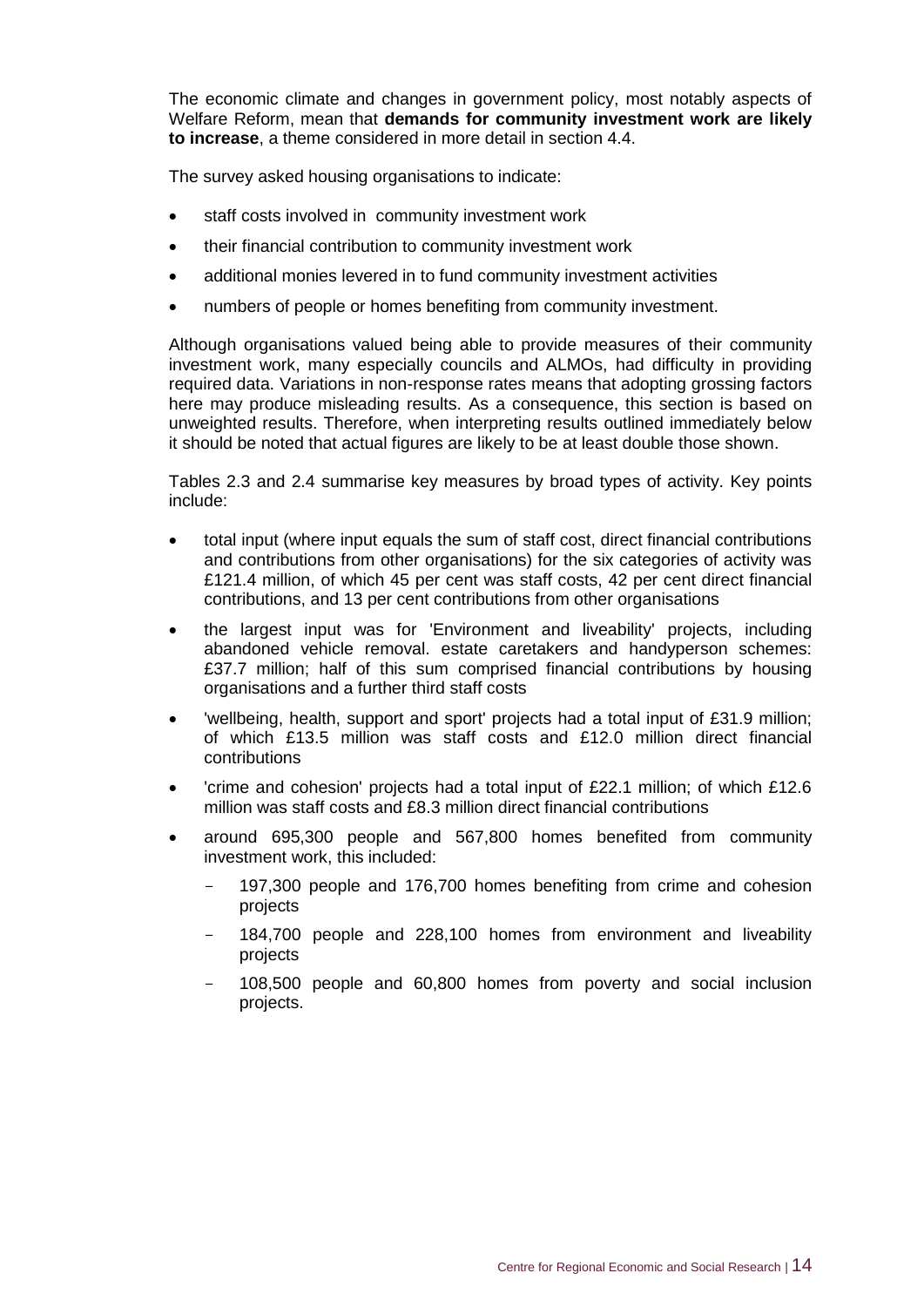|                                    |                   | <b>Inputs (£millions)</b>         |                        |
|------------------------------------|-------------------|-----------------------------------|------------------------|
|                                    | <b>Staff cost</b> | <b>Direct</b><br><b>Financial</b> | Other<br>organisations |
| Environment and liveability        | 13.1              | 18.9                              | 5.6                    |
| Wellbeing, health, support & sport | 13.5              | 12.0                              | 6.4                    |
| Crime and community                | 12.6              | 8.3                               | 1.2                    |
| Poverty and social inclusion       | 8.0               | 6.5                               | 0.9                    |
| Employment and enterprise          | 4.8               | 3.5                               | 1.2                    |
| Education and skills               | 2.7               | 1.5                               | 0.5                    |
| Total                              | 54.9              | 50.7                              | 15.8                   |

#### **Table 2.3: Community Investment work, Inputs**

Source: CRESR survey (2012)

#### **Table 2.4: Community Investment work, beneficiaries**

|                                    | <b>Beneficiaries (number)</b> |              |
|------------------------------------|-------------------------------|--------------|
|                                    | <b>People</b>                 | <b>Homes</b> |
| Environment and liveability        | 184,700                       | 228,100      |
| Wellbeing, health, support & sport | 98,900                        | 44,600       |
| Crime and community                | 197,300                       | 176,700      |
| Poverty and social inclusion       | 108,500                       | 60,800       |
| <b>Employment and enterprise</b>   | 35,700                        | 21,700       |
| <b>Education and skills</b>        | 70,300                        | 35,800       |
| Total                              | 695,300                       | 567,800      |

Source: CRESR survey (2012)

In order to give more of a flavour of community investment work, Boxes 1 to 6 provide examples of activity undertaken by case-study housing organisations.

This chapter had provided an overview of housing organisations and their key activities. The next section takes the debate forward by identifying the economic impact arising from this activity.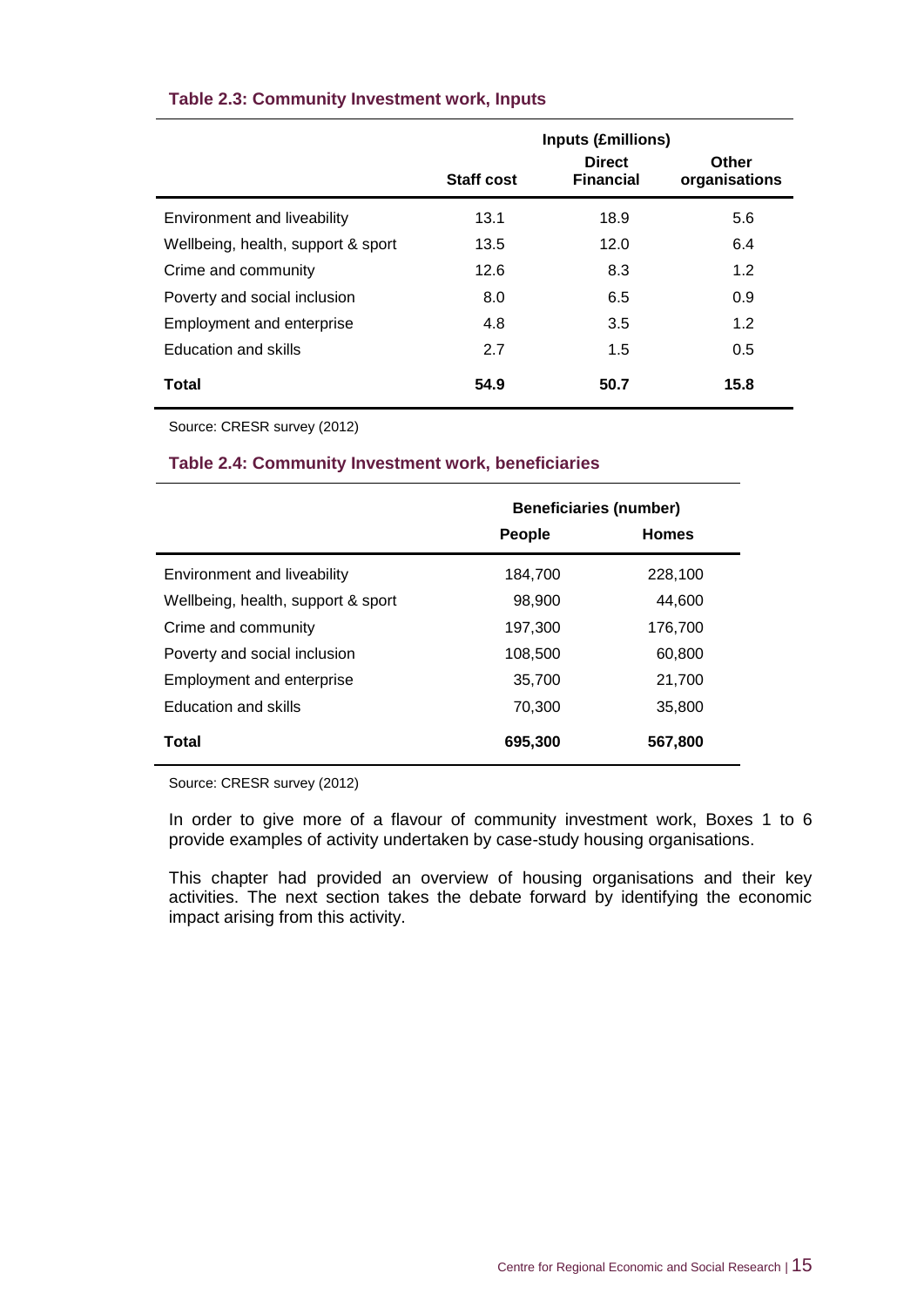## 3

## <span id="page-22-0"></span>3. **Economic Impact calculations**

#### <span id="page-22-1"></span>**3.1. Introduction**

This chapter identifies the economic impact of housing organisations on the Northern economy and is structured as follows:

- the first section briefly recaps on methods employed
- a second considers key factors which influence economic impact: income, procurement and composition of expenditure
- the third examines key components in defining economic impact:
	- expenditure (output)
	- employment
	- Gross Value Added
	- and indirect effects
- and a final section provides a summary of overall economic impact.

#### <span id="page-22-2"></span>**3.2. Methods employed: a brief recap**

Economic Impact for 2011/12 has been assessed for three key economic measures:

- expenditure
- Gross Value Added (GVA): the value of output produced minus intermediate output
- and employment.

The study incorporates both **direct and indirect impacts**:

- direct impact: the value to the economy directly attributable to the activities of housing organisations operating in the three Northern regions: money flowing into the economy through expenditure on day-to-day activities
- indirect supplier effects: the ripple effect through the immediate supply chain providing goods and services to housing organisations
- indirect income induced effects: arising outside the immediate supply chain as a result of expenditure by employees of both housing organisations and of organisations in the immediate supply chain.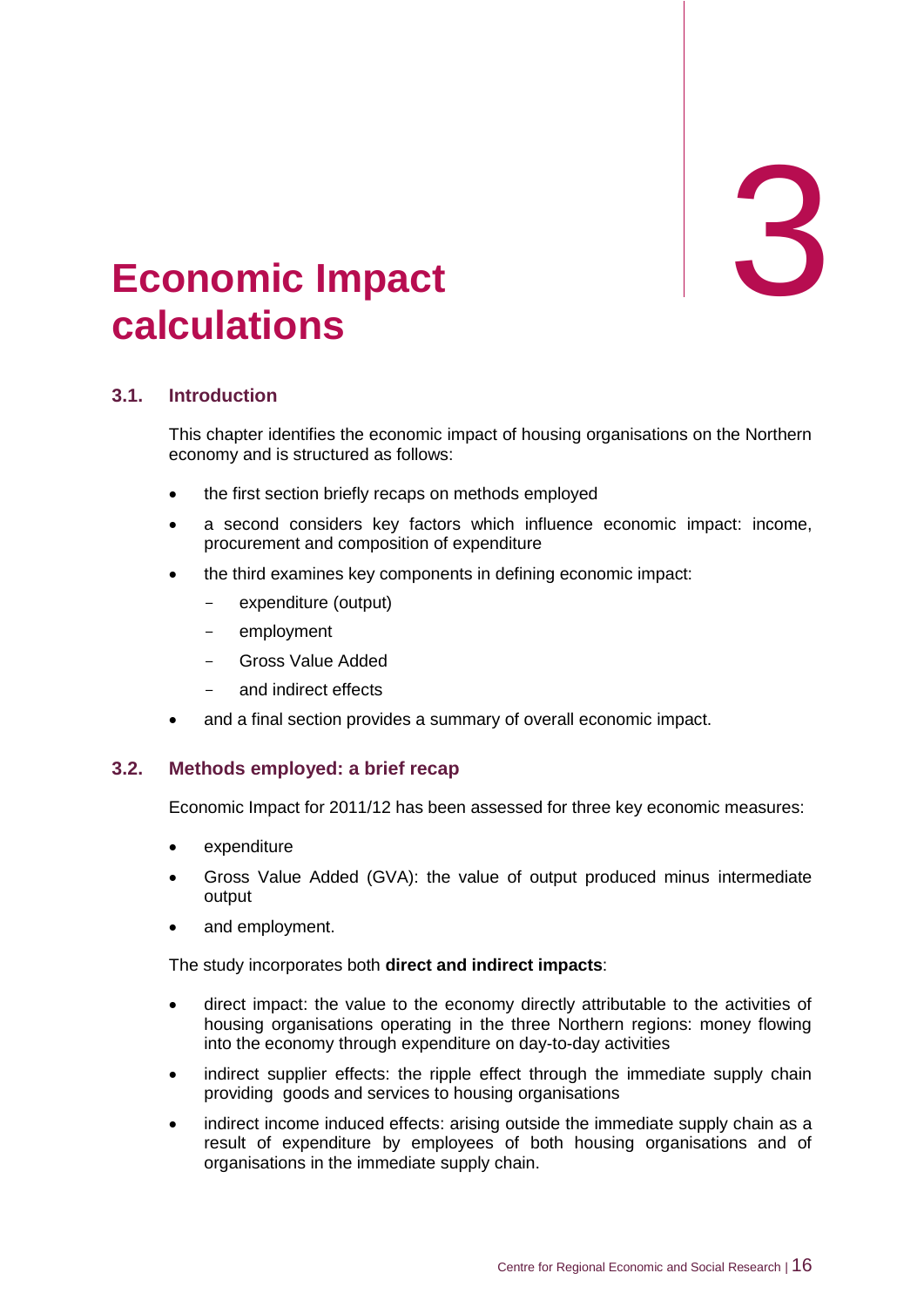#### <span id="page-23-0"></span>**3.3. Key factors influencing economic impact: income, procurement and composition of expenditure**

This section addresses three key factors which help determine economic impact:

- income which affects gross expenditure
- procurement policies and practices which impact on the proportion of expenditure remaining within the Northern economy
- and the composition of expenditure, which affects the magnitude of indirect impacts.

#### *Income*

Income<sup>6</sup> in the year 2011/12 was estimated to be £6,499 million (£5,874 excluding loan funding). As is outlined in Figure 3.1, net rental income accounts for some 67 per cent of this figure. It is worth pointing out the vulnerability of a proportion of this rental income, as well as additional rental income collected by ALMOs on behalf of local authorities, bearing in mind impending changes to housing benefit. In particular:

- we estimate on average 60-65 per cent of rental income is secured through housing benefit
- and two thirds of housing benefit is claimed by those of working age (16-65) and is therefore especially vulnerable to Welfare Reform changes, most notably 'Direct Payments' (see section 4.2).



#### **Figure 3.1: Composition of income, 2011/12**

Source: CRESR survey (2012)

 6 This study uses a more inclusive definition of income than that within financial statements. The study includes all 'incoming', including loan funding and income earned from non social housing activities.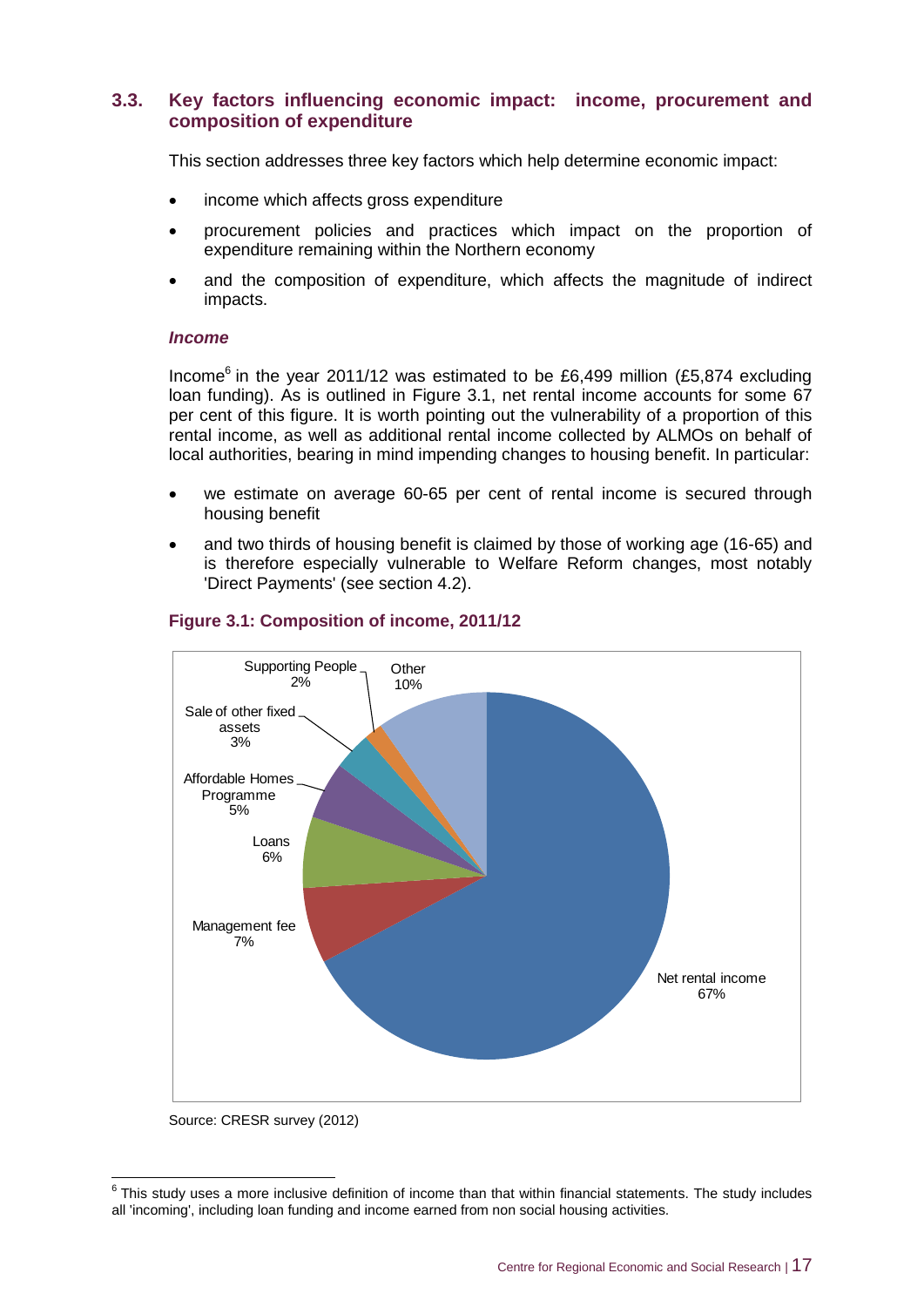#### *Procurement*

Procurement policies are important in determining leakage of expenditure out of the Northern economy. Current rates of leakage, by category of expenditure, are shown in Table 3.2. This study estimates that 81 per cent of housing organisation expenditures, excluding bad debt and depreciation, remains within the Northern regions; including bad debt and depreciation this is 72 per cent.

Within the case-studies, established procurement policies and practices have been adopted specifically designed to enhance local social and economic impact. Examples of such practices, which minimise leakage of expenditure out of the region, include:

- Stockport Homes has assisted local SMEs to get onto procurement panels; for example by helping them achieve certificates so they meet quality assurance thresholds
- Helena Partnerships, through the procurement social enterprise Fusion 21 (a member of Alliance, which is the procurement collaboration between the Northern Housing Consortium, Procurement for Housing, and Fusion 21) has incorporated social contracts within its commissioning which have included, for example, requirements to:
	- take on local apprentices
	- use local suppliers or materials
	- sub-contact work to local SMEs.

#### *Composition of expenditure*

How housing organisations spend their money affects economic impact calculations through the magnitude of the indirect effect. Expenditure on construction and major repairs, refurbishment and purchase of housing properties for example, are associated with a larger multiplier effect. These kinds of activities stimulate a greater ripple effect through the supply chain than does, for instance, spend on staff. The estimated Northern regions output multiplier adopted within this study for construction expenditure is one and a half times greater than that for direct staff cost expenditure.

However, there are limits on the degree to which housing organisations can concentrate activities, and hence expenditure, solely on high tariff categories such as construction. For example:

- some expenditure on rent and energy is essential as these are important in the day to day operation of housing organisations
- neglecting community investment work, funding for which is to a large degree expended on staff, could have a detrimental effect by increasing arrears (reducing income) and enhancing expenditure on managing tenants (which itself would require additional staff costs); there are also significant social benefits and savings to the public purse arising out of these types of activity (as is outlined in boxes 1 to 6).

Composition of expenditures in 2011/12 is shown in Tables 3.1 and 3.2.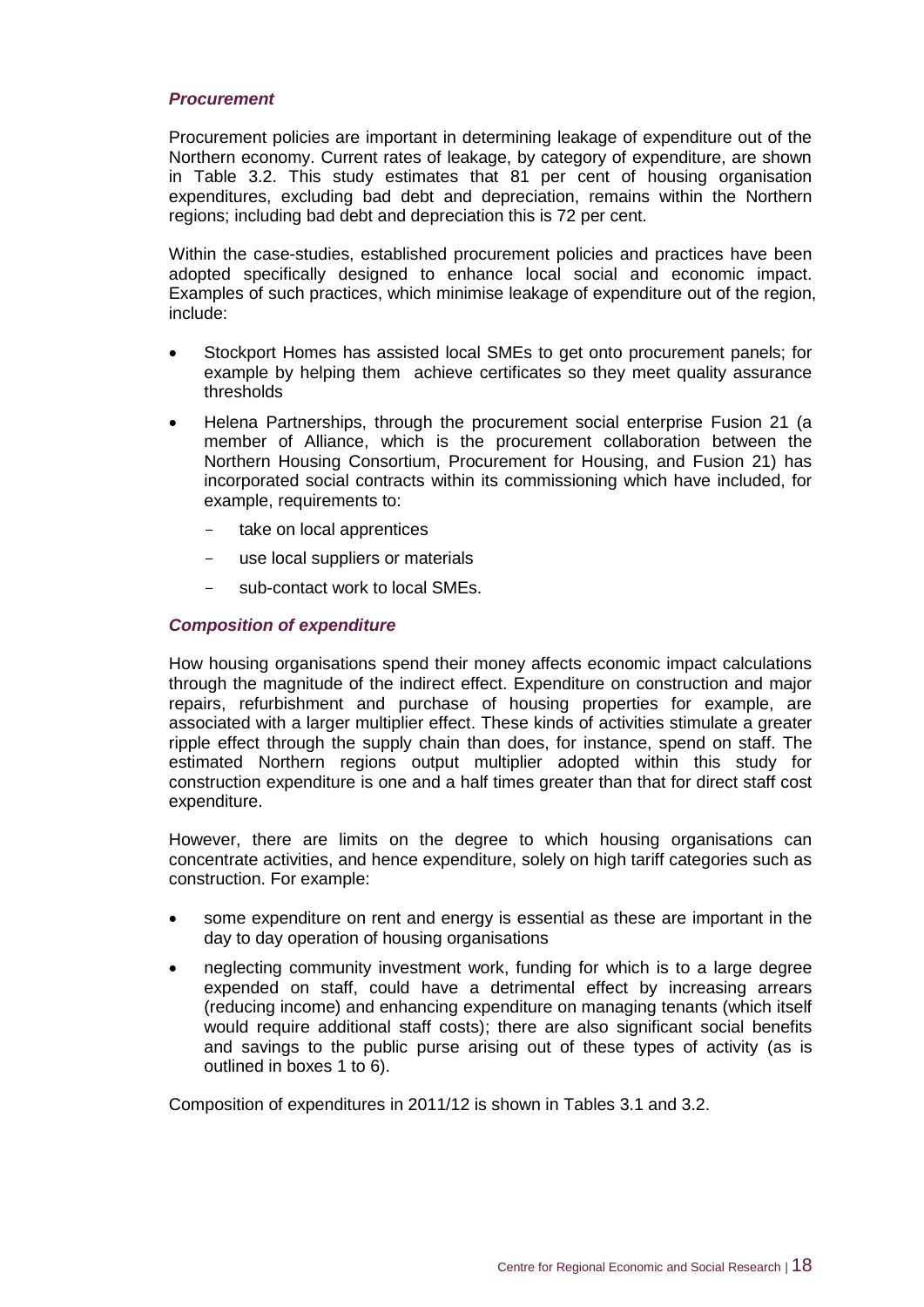#### <span id="page-25-0"></span>**3.4. Defining Economic Impact**

Sections immediately above outline key factors which influence economic impact. This section advances analysis by defining impact through a detailed consideration of expenditure (output), employment, Gross Value Added and indirect effects.

#### *Gross and net expenditure by housing organisations*

Gross expenditure is defined here as the total amount of expenditure<sup>7</sup> by housing organisations regardless of from where goods and services purchased were sourced. Grossing up from survey responses, it is estimated that gross expenditure by Northern housing organisations was £6,940 million in 2011/12. Table 3.1, which presents gross expenditure broken down by category, shows that 'refurbishment and purchase of housing properties' (22 per cent), 'major repairs and maintenance' (21 per cent), and 'direct staff costs' (16 per cent), the wages and salaries paid to staff, comprise three-fifths of gross expenditures.

In order to establish **net figures,** gross expenditures have been adjusted by deducting leakages in expenditure which do not create an impact on the Northern economy: expenditure on depreciation and bad debts and also expenditure which goes to businesses not located within the three regions. The last category of leakage has been estimated from regional sourcing questions included in the survey, responses from which were subsequently validated in detailed discussions with case study organisations.

An estimated £5,005 million (72 per cent) of gross expenditure went to suppliers based within the three Northern regions. Table 3.2 provides estimates of how this 'net expenditure' breaks down by category. Key points to note include:

- the largest category of expenditure retained within the Northern economy was 'refurbishment and purchase of housing properties': £1,373 million which represented 89 per cent of gross expenditure in this category
- 'major repairs and maintenance' comprised the second largest category of net expenditure: £1,227 million, 85 per cent of gross expenditure
- net expenditure on 'direct staff costs' was £834 million: three quarters of gross 'direct staff costs' expenditure
- about two-thirds of expenditure on construction (£584 million) was retained within the region.

 7 This study uses a more inclusive definition of expenditure than that for operational expenditure outlined in financial statements. The study includes expenditure on items such as construction and refurbishment which usually feature as capital, rather than operational, expenditure.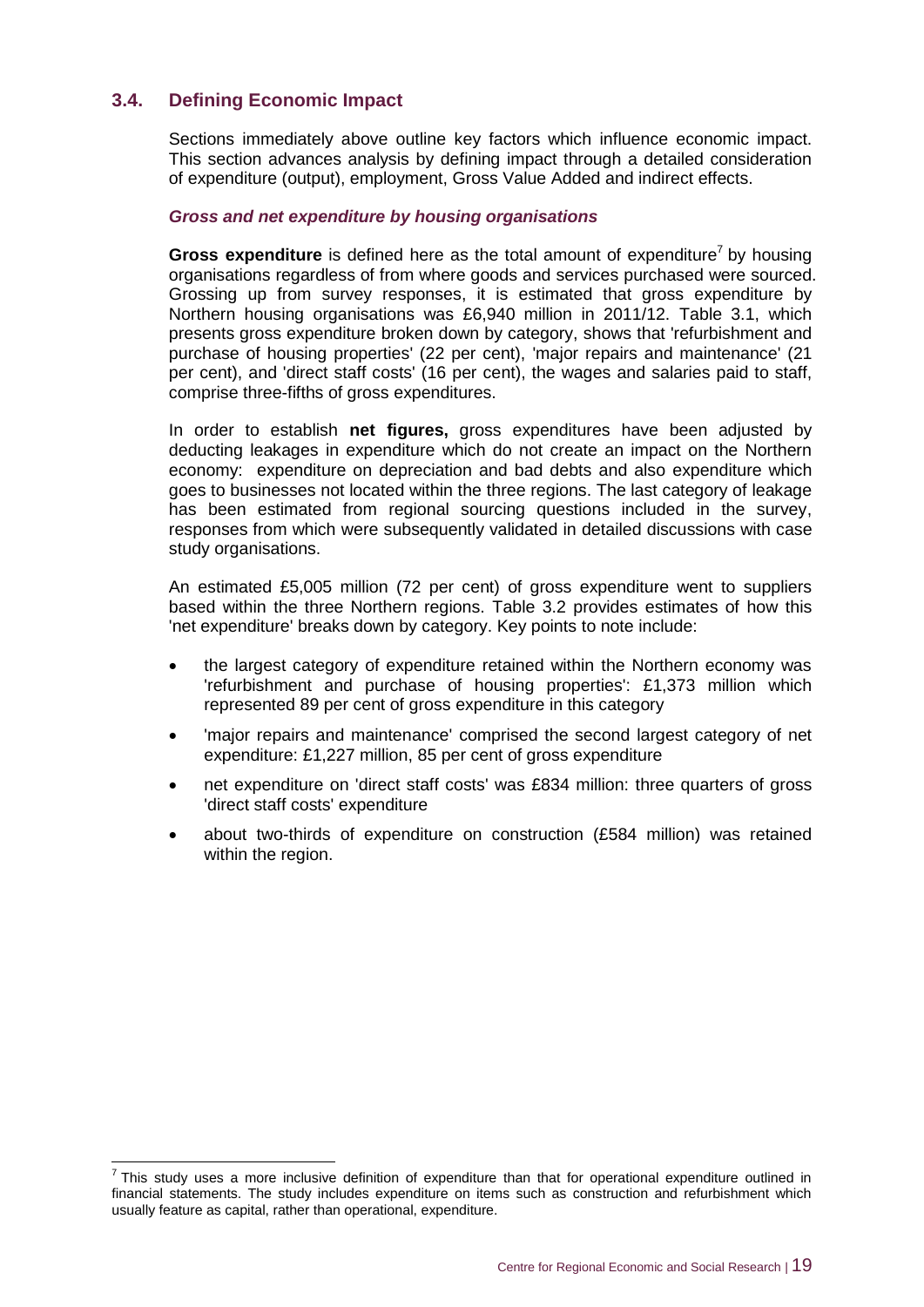|                                                | <b>Gross Expenditure</b> |                |
|------------------------------------------------|--------------------------|----------------|
|                                                | <b>£millions</b>         | Per cent       |
| Refurbishment & purchase of housing properties | 1,544                    | 22             |
| Major repairs and maintenance                  | 1,438                    | 21             |
| Direct labour costs                            | 1,116                    | 16             |
| Construction of housing properties             | 871                      | 13             |
| Finance and business services                  | 114                      | $\overline{2}$ |
| Purchase of other fixed assets                 | 106                      | $\overline{2}$ |
| Transport/post/telecoms etc.                   | 85                       | 1              |
| Energy/water for offices/HQ etc.               | 78                       | 1              |
| Community / Neighbourhood Investment           | 66                       | 1              |
| Rents and rates                                | 54                       | 1              |
| Hotels/distributions                           | 30                       | 0              |
| Land acquisition                               | 26                       | 0              |
| Consumables paper/office stationery etc.       | 23                       | 0              |
| <b>Training services</b>                       | 18                       | 0              |
| Other                                          | 1,373                    | 20             |
| Total<br>(0.010)<br>$\sim$ $\sim$ $\sim$       | 6,940                    | 100            |

#### **Table 3.1: Gross expenditure by category, 2011/12**

Source: CRESR survey (2012)

#### **Table 3.2: Net expenditure by category, 2011/12**

|                                                | Regional<br>Sourcing<br>Per cent | Net expenditure<br><b>£millions</b> | Per cent       |
|------------------------------------------------|----------------------------------|-------------------------------------|----------------|
| Refurbishment & purchase of housing properties | 89                               | 1,373                               | 27             |
| Major repairs and maintenance                  | 85                               | 1,227                               | 25             |
| Direct labour costs                            | 75                               | 834                                 | 17             |
| Construction of housing properties             | 67                               | 584                                 | 12             |
| Finance and business services                  | 83                               | 95                                  | 2              |
| Purchase of other fixed assets                 | 85                               | 90                                  | $\overline{2}$ |
| Energy/water for offices/HQ etc.               | 80                               | 63                                  | 1              |
| Transport/post/telecoms etc.                   | 68                               | 58                                  | 1              |
| Community / Neighbourhood Investment           | 81                               | 54                                  | 1              |
| Rents and rates                                | 67                               | 36                                  | 1              |
| Hotels/distributions                           | 96                               | 28                                  | 1              |
| Land acquisition                               | 72                               | 19                                  | 0              |
| Consumables paper/office stationery etc.       | 58                               | 13                                  | 0              |
| <b>Training services</b>                       | 70                               | 13                                  | 0              |
| Other                                          | 38                               | 519                                 | 10             |
| Total                                          | 72                               | 5,005                               | 100            |

Source: CRESR survey (2012)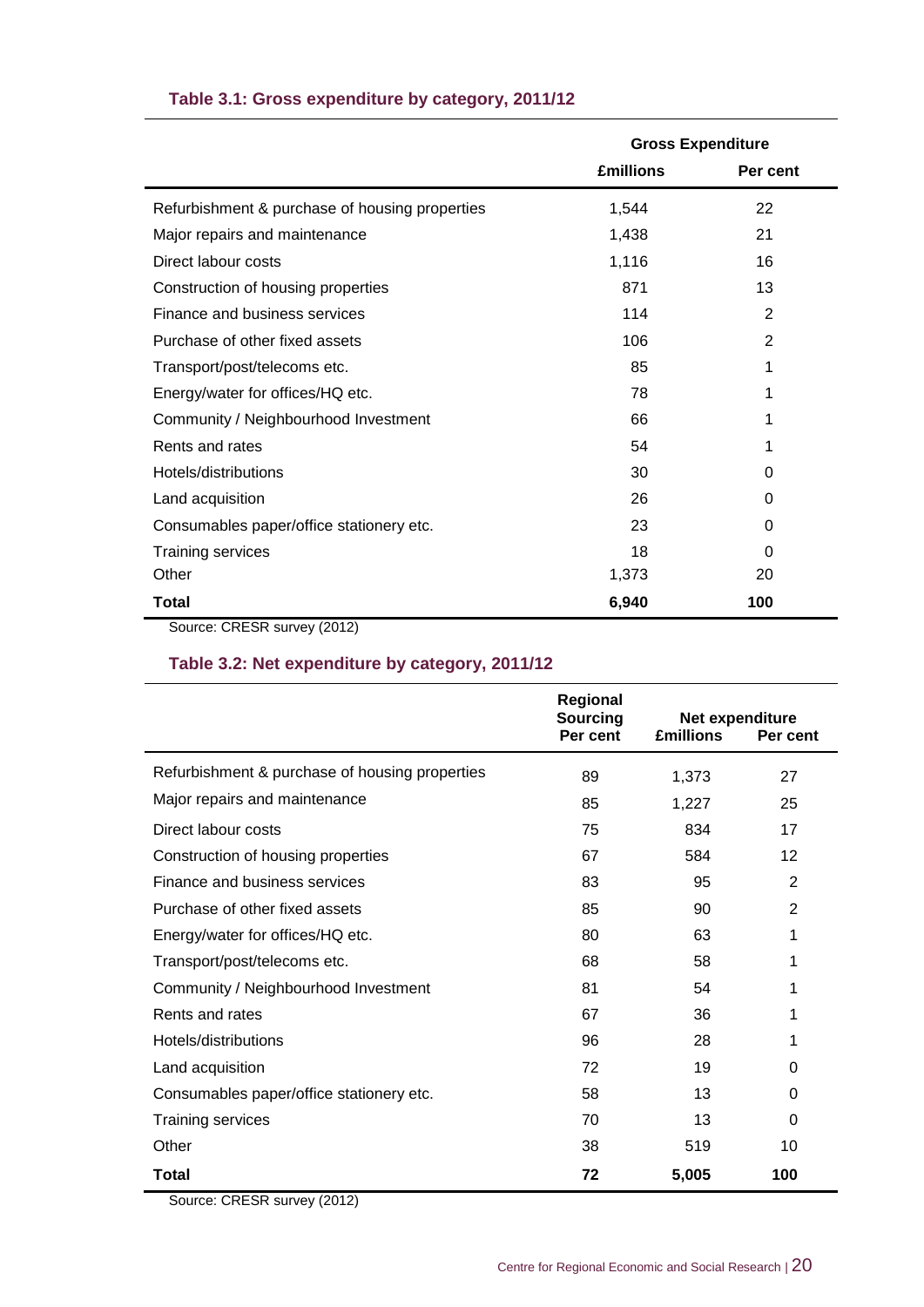#### *Employment*

The survey asked housing organisations to report both average monthly numbers of directly employed employees in the financial year 2011/12 and also their full time equivalence (FTE). Follow up questions provided evidence with regard to how these numbers broke down by main workplace and place of residence. Table 3.3 shows housing organisations operating within the three regions employed:

- 46,200 employees whose main place of work was within the three regions: 11,000 in the North East, 18,600 in the North West and 16,600 in Yorkshire and the Humber
- 41,600 FTE employees whose main place of work was within the three regions: 10,200 in the North East, 16,400 in the North West and 15,100 in Yorkshire and the Humber
- 45,800 employees residing within the three regions: 11,000 in the North East, 18,400 in the North West and 16,400 in Yorkshire and the Humber.

Adopting conservative assumptions on the effective income tax which employees of housing organisations pay, it is estimated that the 45,800 employees residing in the Northern regions contributed just over £150 million in income tax receipts to the Treasury in 2011/12.

It is interesting to reflect here on the relative size of this workforce of over 46,000 employees. According to the Business Register and Employment Survey<sup>8</sup> (BRES), **this figure is only slightly less than all of those employed in the manufacture of motor vehicle (17,000) and in the activities of call centres (31,500) throughout the three regions.**

Analysis of employment by type of organisation reveals:

- HAs employed 29,300 FTEs (33,200 people) whose main workplace was within the three Northern regions
- Councils employed 3,600 FTEs (3,900 people) in housing management functions whose main workplace was within the three Northern regions
- ALMOs employed 8,800 FTEs (9,100 people) whose main workplace was within the three Northern regions.

-

 $8$  Source: BRES/ONS (NTC/BRES11-P0329); This data was accessed via NOMIS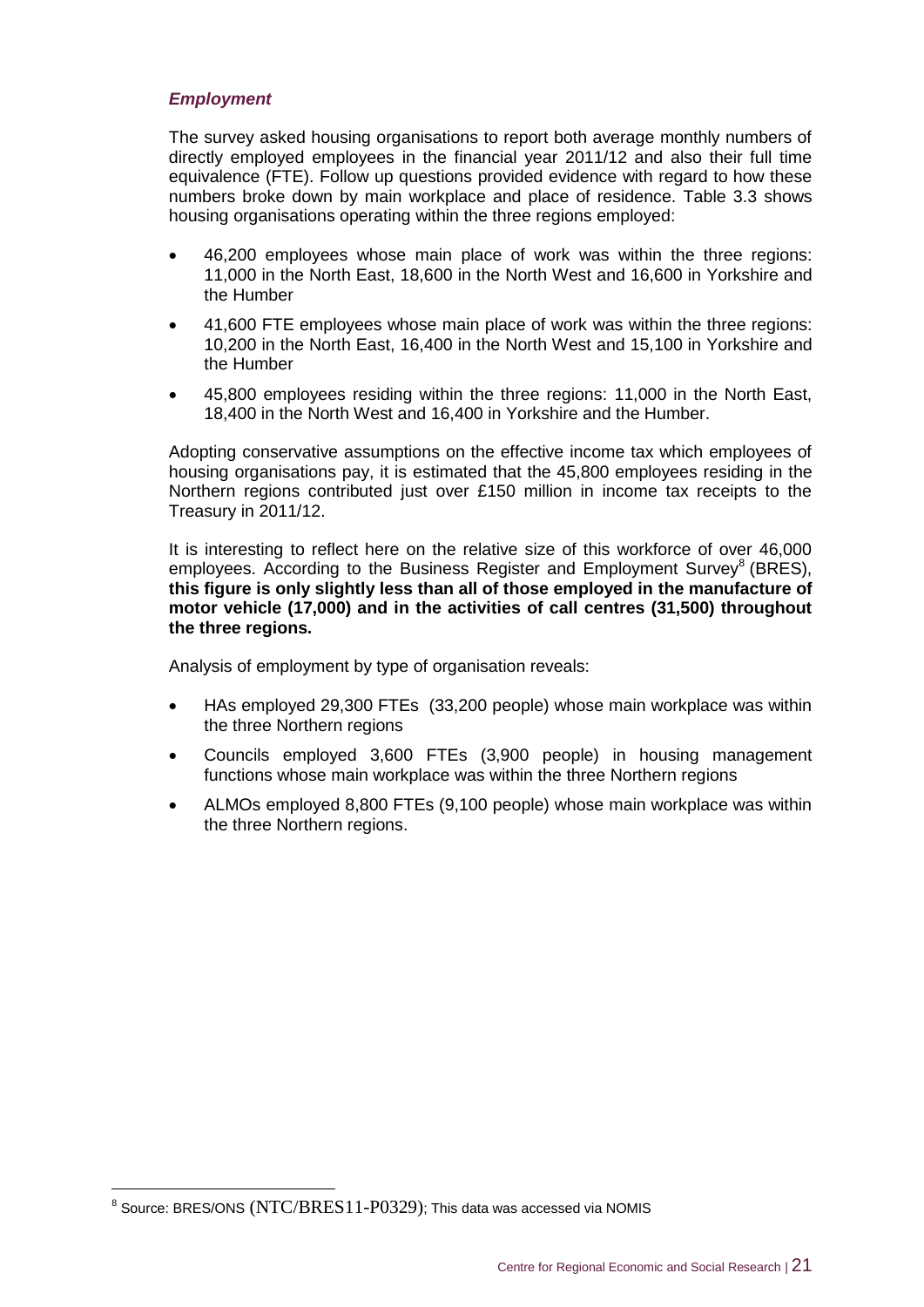|                                       | <b>Type of organisation</b> |                |             |        |
|---------------------------------------|-----------------------------|----------------|-------------|--------|
|                                       | All                         | <b>Council</b> | <b>ALMO</b> | HA     |
| <b>Employees</b>                      |                             |                |             |        |
| Total                                 | 64,200                      | 3,900          | 9,100       | 51,200 |
| Workplace                             |                             |                |             |        |
| <b>North East</b>                     | 11,000                      | 400            | 2,500       | 8,200  |
| North West                            | 18,600                      | 500            | 2,300       | 15,900 |
| Yorkshire and the Humber              | 16,600                      | 3,100          | 4,400       | 9,200  |
| <b>Northern Regions</b>               | 46,200                      | 3,900          | 9,100       | 33,200 |
| <b>Residence</b>                      |                             |                |             |        |
| North East                            | 11,000                      | 400            | 2,500       | 8,200  |
| North West                            | 18,400                      | 500            | 2,300       | 15,700 |
| Yorkshire and the Humber              | 16,400                      | 3,100          | 4,400       | 9,000  |
| <b>Northern Regions</b>               | 45,800                      | 3,900          | 9,100       | 32,900 |
| <b>Full Time Equivalent employees</b> |                             |                |             |        |
| Total                                 | 57,000                      | 3,600          | 8,800       | 44,600 |
| Workplace                             |                             |                |             |        |
| North East                            | 10,200                      | 300            | 2,400       | 7,500  |
| North West                            | 16,400                      | 500            | 2,200       | 13,700 |
| Yorkshire and the Humber              | 15,100                      | 2,800          | 4,200       | 8,100  |
| <b>Northern Regions</b>               | 41,600                      | 3,600          | 8,800       | 29,300 |

#### **Table 3.3: Employment, 2011/12**

Source: CRESR survey (2012)

#### *Gross Value Added*

Total expenditure is useful in assessing the contribution of the sector to the economy. However, an alternative measure is Gross Value Added (GVA). This is the additional value that housing organisations add to their inputs (the goods and services purchased), which contributes to the Northern economy. Combining estimated gross regional wages and salaries from the survey with evidence from the Office for National Statistics<sup>9</sup> (ONS) it is estimated that housing organisations contributed £1,699 million worth of GVA to the Northern economy: £402 million to the North East, £701 million to the North West and £596 million to Yorkshire and the Humber. The figure for the three regions amounted to 0.7 per cent of total GVA for the Northern economy.

#### *Indirect impacts*

 $\overline{a}$ 

In addition to those direct impacts outlined immediately above, it is also necessary to capture indirect impact on the Northern economy. This comprises additional output, GVA and employment created by indirect suppliers and also induced income effects

 $9$  ONS evidence on the ratio between Regional values for 'composition of employees' and GVA.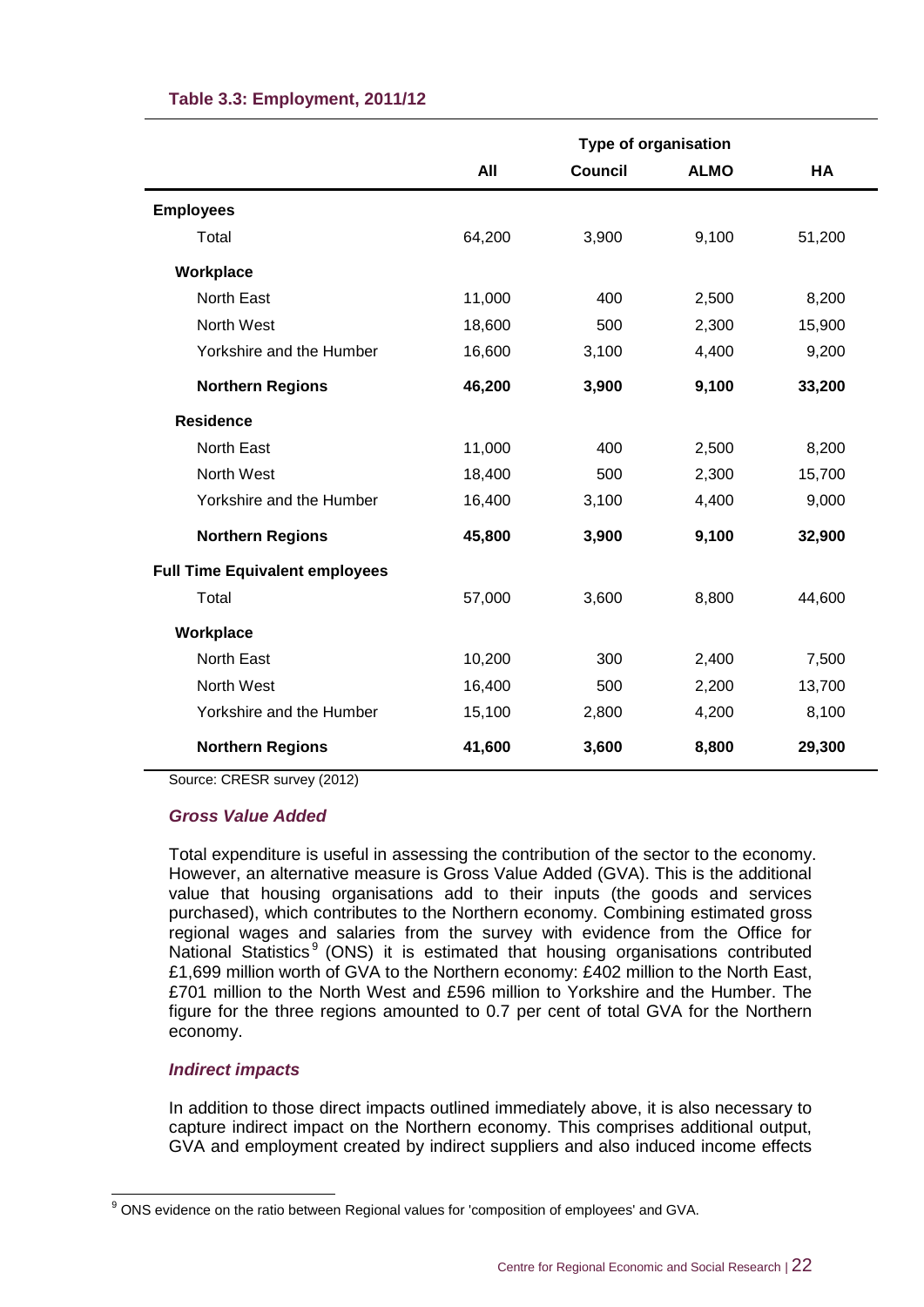(described in section 3.2 above). Economic multipliers as to the scale of these effects have been estimated from input-output tables. It is estimated that housing organisations in the three Northern regions indirectly bring about:

- an additional £5,264 million worth of expenditure (output)
- an estimated additional GVA of £2,948 million: additional operating surplus and wages paid
- and an additional 75,200 FTE jobs: housing organisations indirectly support 1.8 FTE jobs per one directly employed FTE.

#### <span id="page-29-0"></span>**3.5. Summarising Economic Impact: across the North, by organisation type and by region**

Table 3.4 summarises overall economic impact. This study estimates that housing organisations operating in the North, in 2011/12 supported:

- a total output of £10,269 million in the North
- a total worth of £4,646 million Gross Value Added to the Northern economy: 1.8 per cent of the total GVA
- 116,900 FTE jobs in the North

#### **Direct Impact Indirect Impact Total Impact Output:** 5,005 5,005 5,264 10,269 £millions **Gross Value Added:** 1,699 2,948 2,948 4,646 £millions **Employment:** 41,600 75,200 116,900 (FTEs)

#### **Table 3.4: Summary of economic impact on the Northern economy, 2011/12**

Source: CRESR survey (2012)

Table 3.5 and Table 3.6 summarise estimates of overall economic impact by type of organisation and, for reference, by region. The regional estimates of economic impact are based on housing organisations which manage 500 or more units within each of the respective regions.

Work in the Durham City Homes case-study explored differences in economic impact between this council organisation and the average impact for eight HAs each managing similar numbers of dwellings. This analysis revealed:

- total direct and indirect economic impact was considerable lower for Durham City Homes:
	- total impact on output expenditure was £29.7 million just over half that for the HAs average
	- total impact on GVA was £12.5 million, half that for the HAs average
	- total FTE jobs supported by Durham City Homes was just over two-fifths the average for the comparator HAs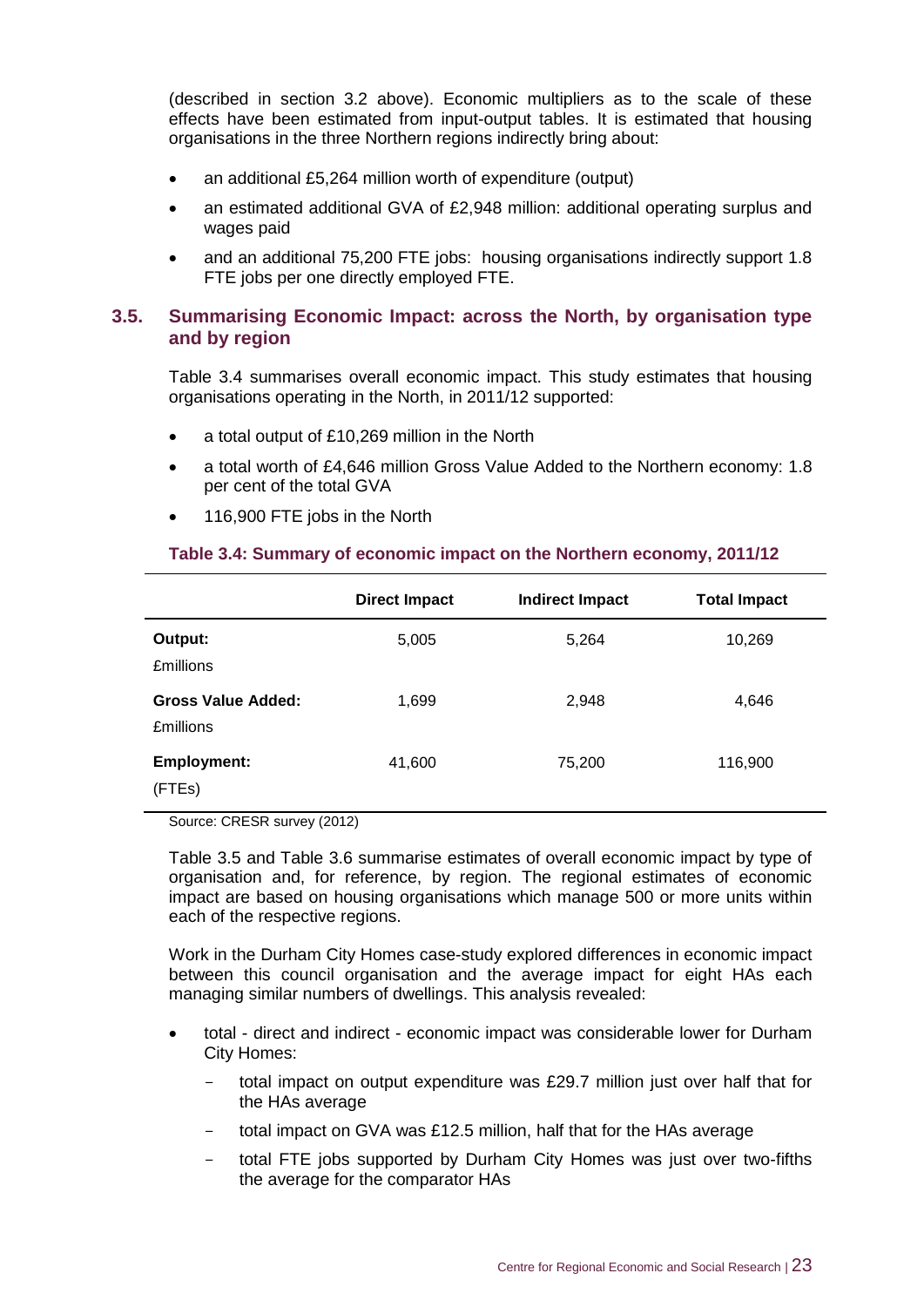- differences in income received, and how this money was spent, explained these gaps in economic impact:
	- income received by the council (excluding loans) was 69 per cent of the HA average; if loans are included this percentage falls to 55 per cent
	- Durham City Homes did not spend any money on construction, whereas the average across these eight HAs was £6.2 million.

#### **Direct Impact Indirect Impact Total Impact Council Output:** 397 397 794 £millions **Gross Value Added:** 119 252 371 £millions **Employment:** 3,600 5,600 9,200 (FTEs) **ALMO Output:** 841 853 1,694 £millions **Gross Value Added:** 319 472 791 £millions **Employment:** 8,800 11,800 20,500 (FTEs) **Housing Association Output:** 3,767 4,014 7,781 £millions **Gross Value Added:** 1,261 2,222 3,484 £millions **Employment:** 29,300 57,800 87,100 (FTEs)

#### **Table 3.5: Summary of economic impact on the Northern economy by type of organisation, 2011/12**

Source: CRESR survey (2012)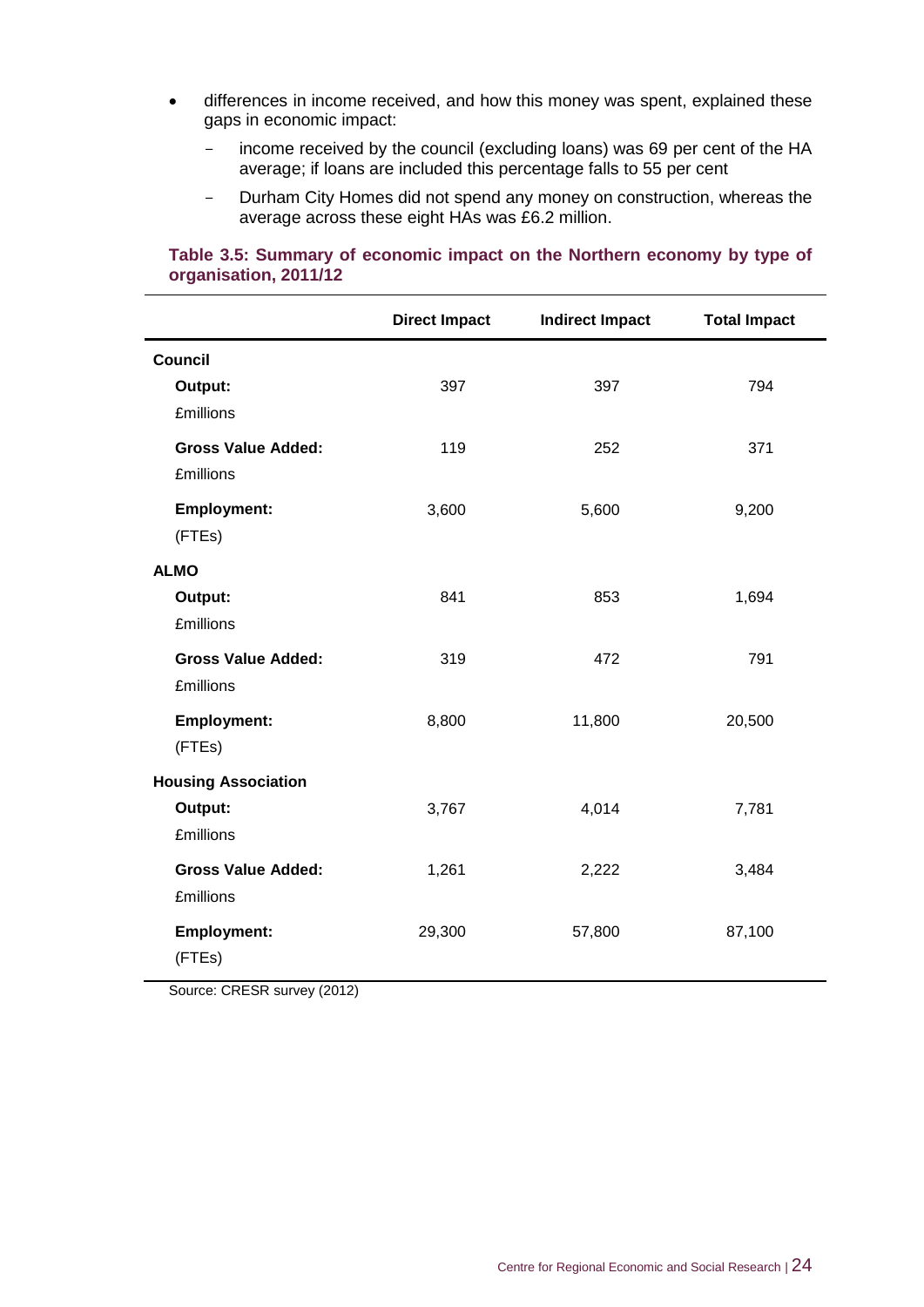|                                                  | <b>Direct Impact</b> | <b>Indirect Impact</b> | <b>Total Impact</b> |
|--------------------------------------------------|----------------------|------------------------|---------------------|
| <b>North East</b>                                |                      |                        |                     |
| Output:<br><b>£millions</b>                      | 1,213                | 1,018                  | 2,232               |
| <b>Gross Value Added:</b><br><b>£millions</b>    | 394                  | 582                    | 977                 |
| Employment:<br>(FTEs)                            | 10,000               | 11,900                 | 21,900              |
| <b>North West</b><br>Output:<br><b>£millions</b> | 2,150                | 2,162                  | 4,312               |
| <b>Gross Value Added:</b><br><b>£millions</b>    | 701                  | 1,077                  | 1,778               |
| <b>Employment:</b><br>(FTEs)                     | 16,400               | 22,900                 | 39,300              |
| <b>Yorkshire and the Humber</b>                  |                      |                        |                     |
| Output:<br><b>£millions</b>                      | 1,602                | 1,487                  | 3,090               |
| <b>Gross Value Added:</b><br><b>£millions</b>    | 594                  | 698                    | 1,292               |
| <b>Employment:</b><br>(FTEs)                     | 15,000               | 15,100                 | 30,100              |

**Table 3.6: Summary of economic impact on each of the three Northern economies, 2011/12**

Source: CRESR survey (2012)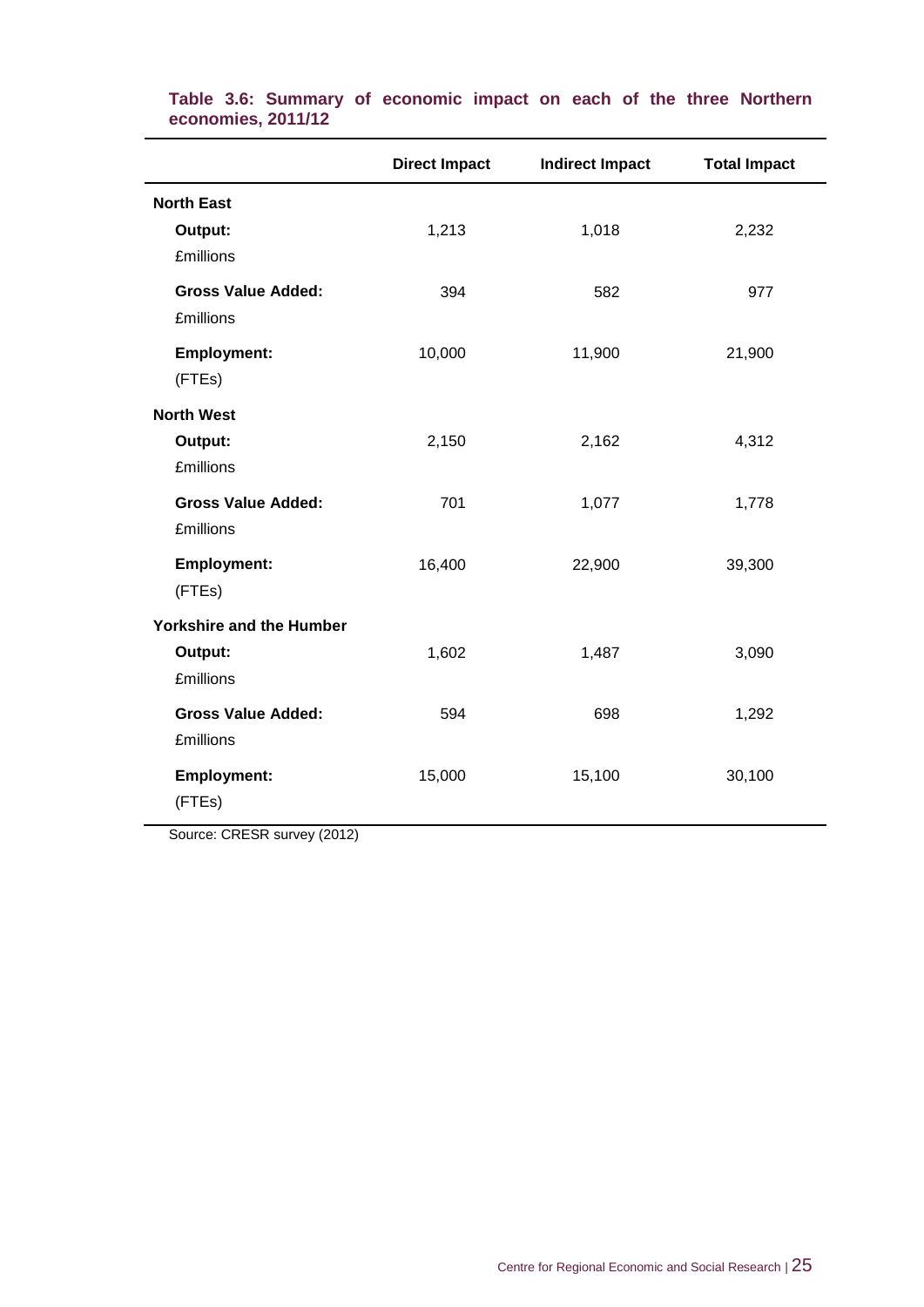# <span id="page-32-0"></span>4. **Future Outlook** 4

#### <span id="page-32-1"></span>**4.1. Introduction**

This final chapter provides a **brief overview** of some of the impending challenges facing, and opportunities available to, housing organisations. This material, which is mainly drawn from qualitative work with the seven case study organisations, should be treated with a degree of caution. In many cases it is not possible at this stage to be precise in relation to the longer term, inter-meshing effects of new policy initiatives. Nevertheless, it is possible to flag up some likely implications arising from impending changes with regard to welfare reform, housing finance, and the localism agenda And, as is explained at the end of this chapter, such changes may well in time also have implications for the scale and nature of economic impacts flowing from housing organisations.

#### <span id="page-32-2"></span>**4.2. Impact of Welfare Reform**

On 8 March 2012 the Welfare Reform Act received Royal Assent, bringing with it the most fundamental changes to the welfare system for over 60 years. Three changes in particular are likely to create considerable challenges for housing organisations: Size Criteria for people renting in the social housing sector (the so called 'Bedroom Tax'), 'the Benefit Cap', and Direct Payments. These are considered in turn.

#### *Size criteria for people renting in the social housing sector (the Bedroom Tax)*

The Welfare Reform Act introduces new rules for the size of accommodation that Housing Benefit, and then Universal Credit (UC), will cover for working age tenants in the social sector. From April 2013 all current and future working age tenants renting from a local authority, housing association, or other registered social landlords will receive housing benefit allowances based on the need of their household as defined by the 'bedroom standard'<sup>10</sup>. According to Department for Work and Pensions (DWP) statistics<sup>11</sup> it is estimated that approximately 240,000 tenant households will be affected in the North. Multiplying this figure by the regional estimated weekly reduction in housing benefit for affected households, suggests that the size criteria will leave an annual rent shortfall of £168 million for tenants. The choice for these households will be either to make up the shortfall in their rent or to move to a smaller property. However, evidence from the case studies suggests that at current levels of stock turnover it would take between five and ten years for the

 $\overline{1}$ 10 <http://www.dwp.gov.uk/docs/factsheet-hbsssc1.pdf>

<sup>11</sup> DWP (2012) Housing Benefit: under occupation of social housing, Department for Work and Pensions Impact Assessment updated June 2012 [http://www.dwp.gov.uk/docs/social-sector-housing-under-occupation-wr2011](http://www.dwp.gov.uk/docs/social-sector-housing-under-occupation-wr2011-ia.pdf) [ia.pdf](http://www.dwp.gov.uk/docs/social-sector-housing-under-occupation-wr2011-ia.pdf)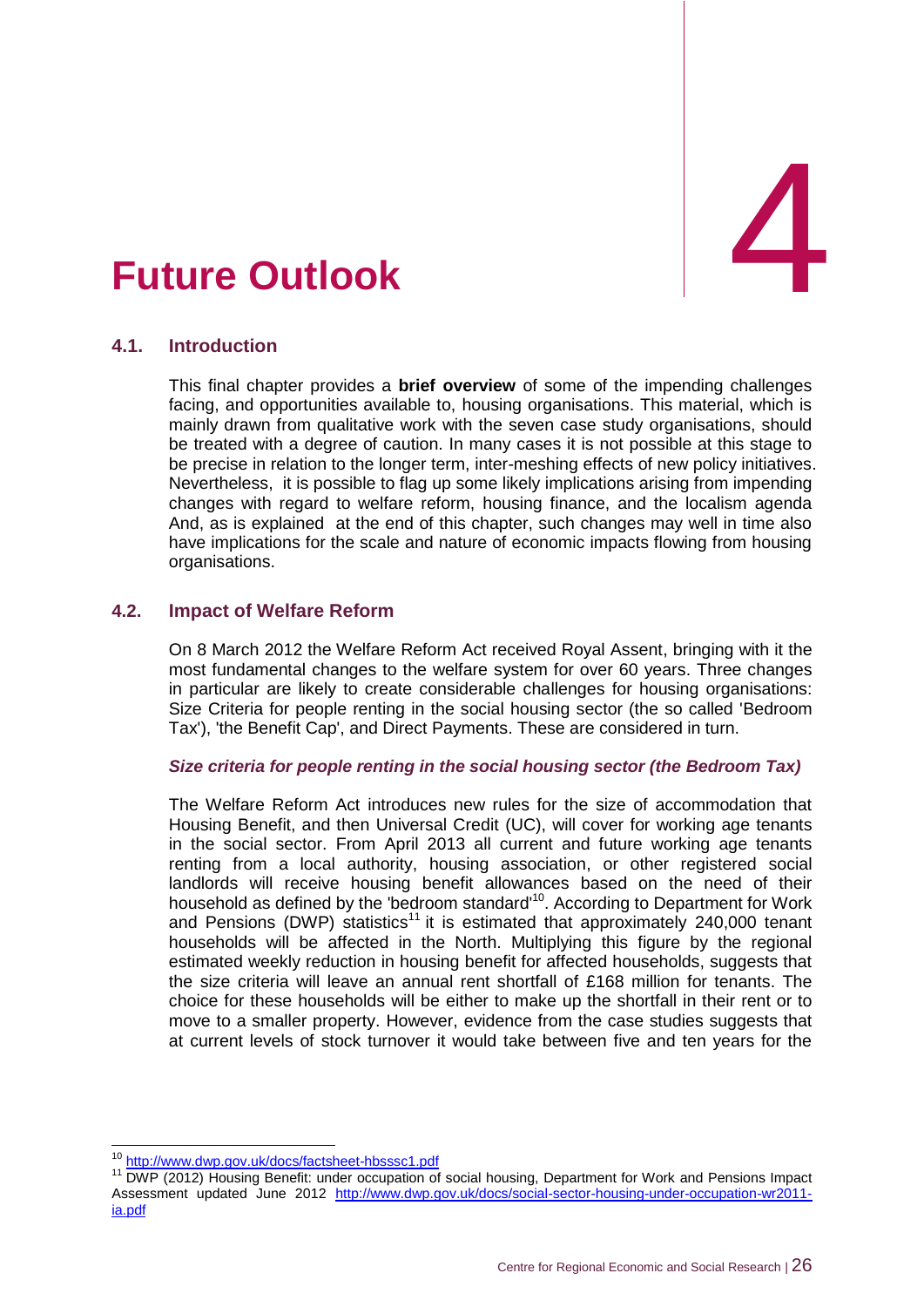necessary scale of mobility to occur. A further complication is a mismatch between housing need, as determined by the bedroom standard, and the composition of available housing stock: in general there is not enough one-, and two,-bedroom accommodation.

#### *The Benefit Cap*

From April 2013 a cap will be introduced on the total amount of benefit working age people can receive. This will mean that workless households should no longer receive more in benefits than the average earnings of working households. Crucially in this context, where benefits exceed this level deductions will be made from Housing Benefit payments. It is not clear how many households will be affected, but we estimate it will be at least 5,000 in the North.

#### *Direct Payments*

The Welfare Reform Act includes the introduction from 2013 of UC: a new single payment incorporating a number of benefits, including Housing Benefit. Crucially UC will be paid directly to claimants. This is at odds with the current system where, for social housing tenants, housing benefit payments are paid direct to landlords. Detail on the precise impact of 'direct payment' is not available. In practice claimants will receive equivalent payments to that previously paid to landlords. However, a 2004 pilot study by London and Quadrant Housing Trust suggests that direct payments would lead to:

- an increased rate of arrears from 3 per cent to 7 per cent of total rent roll
- additional transaction costs of £300,000
- and a need to employ 30 additional staff to manage the consequences of the change.

The government is currently monitoring and evaluating 'direct payment' of housing benefit in six demonstration projects. Early findings released by the Department for Work and Pensions, for these projects, suggest that rent arrears for housing benefit tenants have risen to between  $3$  to 12 per cent<sup>12</sup>.

#### <span id="page-33-0"></span>**4.3. Housing Finance**

 $\overline{1}$ 

#### *The Affordable Homes Programme*

The Affordable Homes Programme 2011-15 (AHP) aims to increase the supply of new affordable homes in England. Between 2011 and 2015, the government will invest £4.5bn in building 80,000 new housing. Most of these new units will be made available as Affordable Ren[t](http://www.homesandcommunities.co.uk/affordable-rent) with some for affordable home ownership, supported housing, and social rent. A central component to the Programme is the new 'affordable rent funding model', which involves three main changes to the previous National Affordable Homes Programme:

 housing providers can charge higher rents than previously - up to 80 per cent of market rates - both for new homes and for an agreed proportion of re-lets of existing social rent units; however, benefits accruing to housing organisations is likely to be limited since there are only small variations between affordable and social rents in many parts of the North

<sup>12</sup> <http://www.dwp.gov.uk/newsroom/press-releases/2012/dec-2012/dwp135-12.shtml>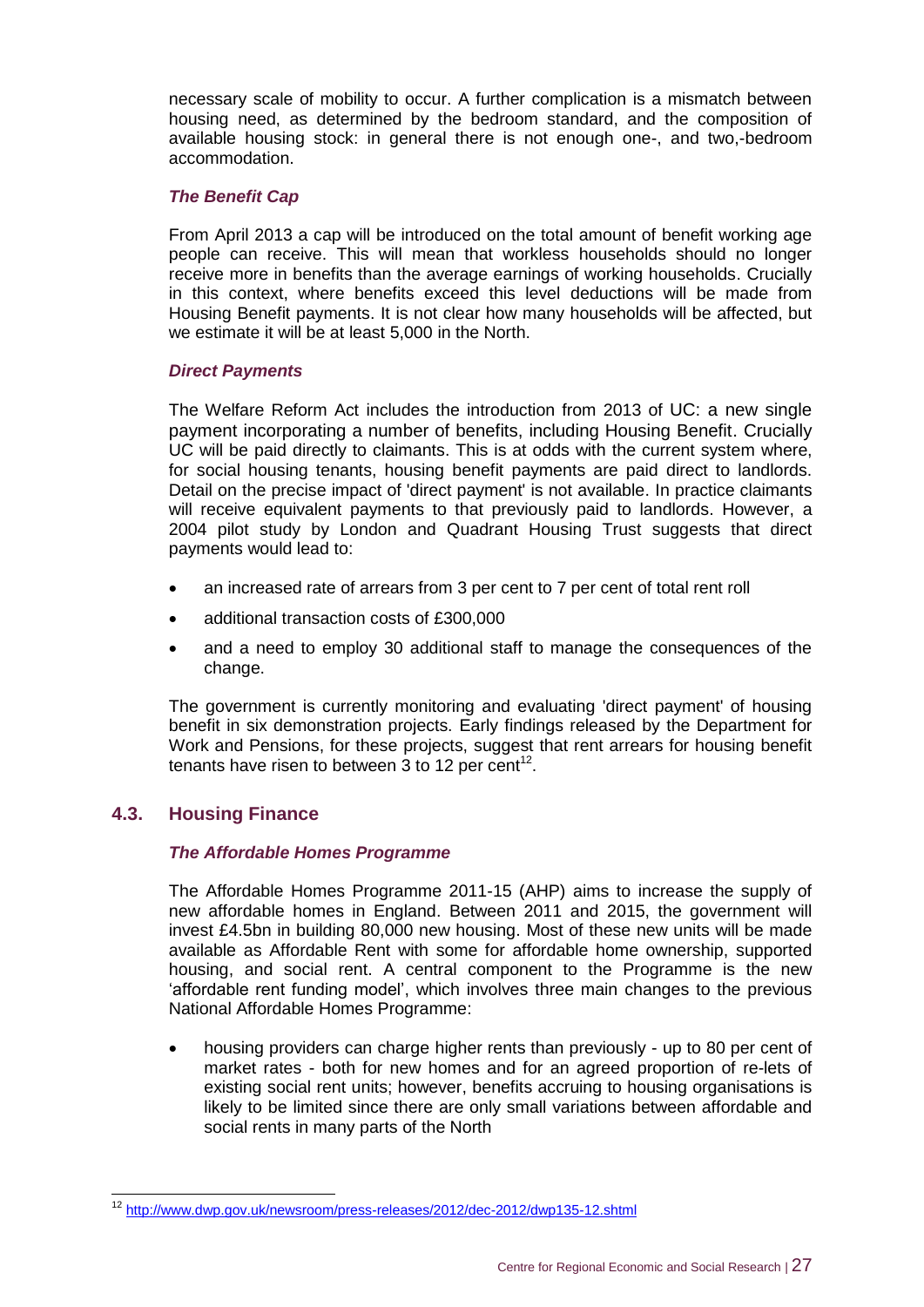- housing providers will finance a greater proportion of the cost of new homes themselves, through increased borrowing
- DCLG will pay less grant for each new home provided approximately £20,000 compared with £60,000 in the previous funding round.

#### **Box 5: St Leger Homes of Doncaster - High Rise Energy Improvements**

#### *Overview*

In 2011/12 St Leger Homes undertook major energy improvements in eight high rise tower blocks in central Doncaster

#### *Inputs*

The project cost £5.3 million. It was primarily funded by Doncaster Metropolitan Borough Council with an additional grant of £656,000 provided by the Department of Energy and Climate Change 'Community Energy Saving Programme' (CESP)

#### *Outputs and Outcomes*

A number of improvements were made to the properties:

- rendering of the external structure with thermal cladding
- double glazed doors and windows
- upgraded central heating systems.

Since the improvements were completed in June 2012 an number of benefits have been identified:

- reduced fuel bills of up to 50 per cent for tenants
- reductions in carbon emissions: estimated at least 136,000 tons of carbon saved April-Sept 2011/12
- protection of the buildings against corrosion and structural decay, resulting upstream savings in maintenance costs
- aesthetic improvements to the built environment, contributing to the regeneration of central Doncaster.

#### *Self-financing for council housing*

Implemented on 1 April 2012, self-financing for council housing is a key plank in the government's Localism agenda. It is a new system of self-financing based on a oneoff adjustment to each council's finances, giving each local authority a level of debt it can support, based on a valuation of its council housing stock. This replaced the housing revenue account subsidy system whereby rent and expenditure needs were assessed then rents pooled nationally and allowances to spend money allocated on the basis of need.

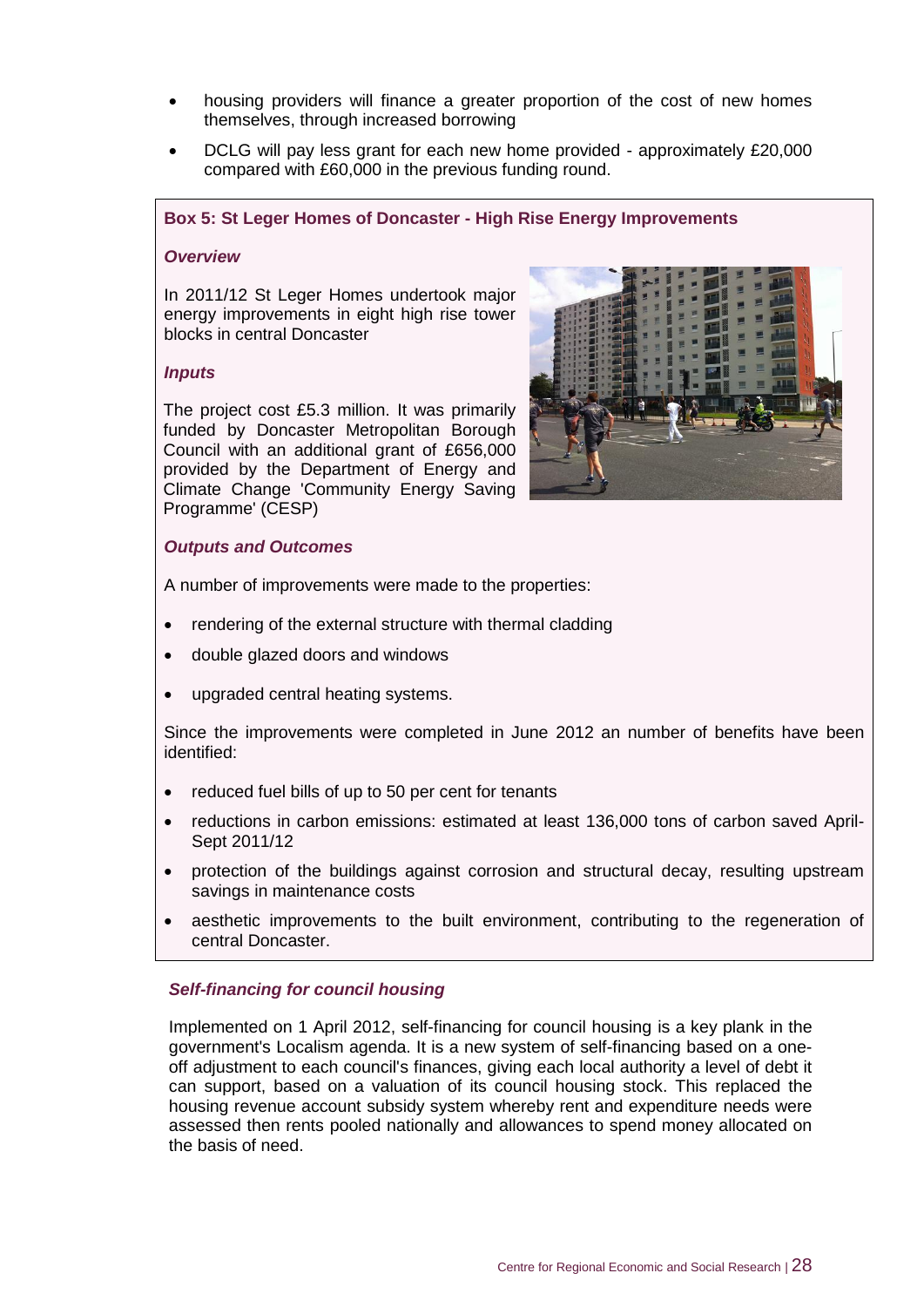The Local Government Association (LGA) suggests that generally, there will be more money available for investment after the settlement. However the LGA also highlights risks and challenges authorities may face including:

- debt management
- managing rent levels
- the impact of welfare reform
- the reinvigoration of Right to Buy
- some authorities, generally those with backlogs in relation to the decent homes agenda, might find that their business plans do not generate sufficient money to meet the needs of their stock in the short term.

#### *Supporting People funding*

The Supporting People programme was launched in 2003 as a £1.8 billion ringfenced grant to local authorities intended to fund services to help vulnerable people live independently. In 2009, the ring-fence was removed from the grant thereby allowing all local authorities to spend their Supporting People allocation as they deemed appropriate. The level of grant was also reduced in subsequent years, and in the 2010 Spending Review the Government announced that the Supporting People national funding levels would decrease from £1.64 billion in 2010/11 to £1.59 billion in 2014/15.

Evidence provided within this report shows that Supporting People funding comprises two per cent of housing organisation income and is used to provide services to tenants. A scaling back of funding, combined with the possibility of local authorities diverting these centrally provided monies to other areas, means that it is likely the value of Supporting People money going to housing organisations may diminish.

#### <span id="page-35-0"></span>**4.4. The Localism Agenda**

#### *Public Services (Social Value) Act 2012*

The introduction of the Public Services (Social Value) Act 2012 puts a responsibility on local government, and hence both councils and ALMO's, to consider social, economic and environmental impacts when commissioning the delivery of public services.

Evidence outlined in this report would suggest that many housing organisations are currently considering local businesses and communities when commissioning work. However this Act may:

- lead to a formalisation of local considerations within procurement policies
- allow housing organisations to place increasing weight on 'local impacts' when assessing tenders
- further encourage housing organisations to support local suppliers in getting onto procurement panels
- encourage housing organisations to use social contracts stipulating the taking on of apprentices, and/or the use of local suppliers and subcontractors.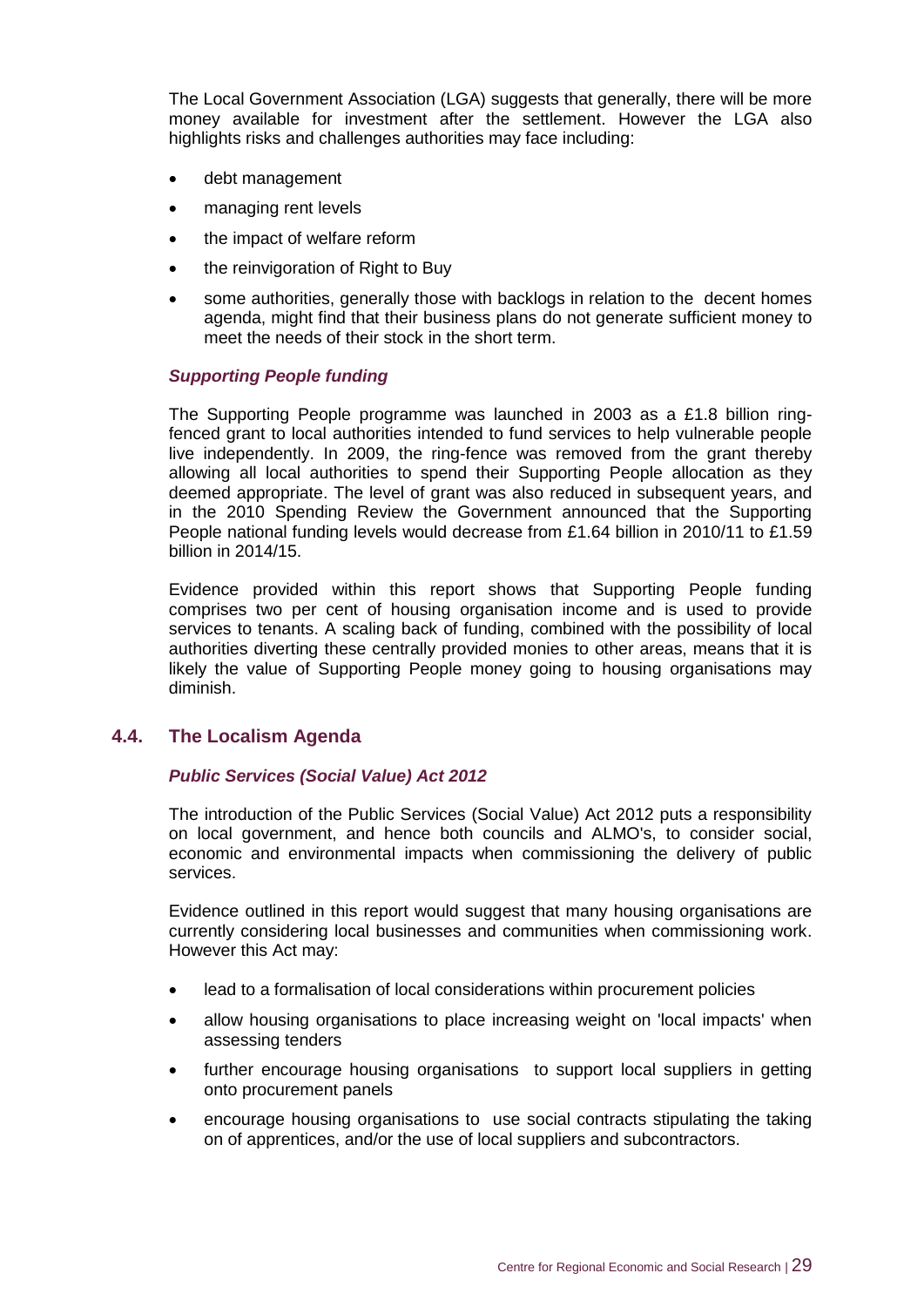The Public Services Act 2012 may also place housing organisations in a stronger position to win local government contracts, since, more that most organisations, they are able to demonstrate local social and economic impact.

#### *Increased opportunities to coordinate and lead community investment work*

There are also likely to be increased opportunities to coordinate and lead community investment work, due to factors such as the Localism Act 2012, responses to Welfare Reform, and reductions in local government finance.

#### **Box 6: Leeds Federated Housing Association - Supporting People Projects**

#### *Overview*

Supporting People is a major Government programme providing funding to local authorities to support services enabling vulnerable people to live independently. In 2011/12 Leeds Federated Housing Association delivered a number of Supporting People funded projects in support of tenants from a range of vulnerable groups.

#### *Inputs*

Leeds Federated Housing Association received £537,000 of Supporting People Funding in 2011/12. This supported the delivery of four key supported housing projects:

- Leeds Emergency Accommodation Project (LEAP)
- Choices Model
- Floating Support for Disabled People
- Floating Support Mental Health

#### *Outputs and Outcomes*

In total 234 tenants were supported through these projects in 2011/12. This included:

- 60 older people with support needs
- 53 homeless families with support needs
- 51 single homeless people with support needs
- 29 people with mental health problems
- 27 people with a physical or sensory disability
- 5 people with alcohol misuse problems
- 4 people with generic/complex needs
- 3 people at risk of domestic violence
- 2 people with learning disabilities.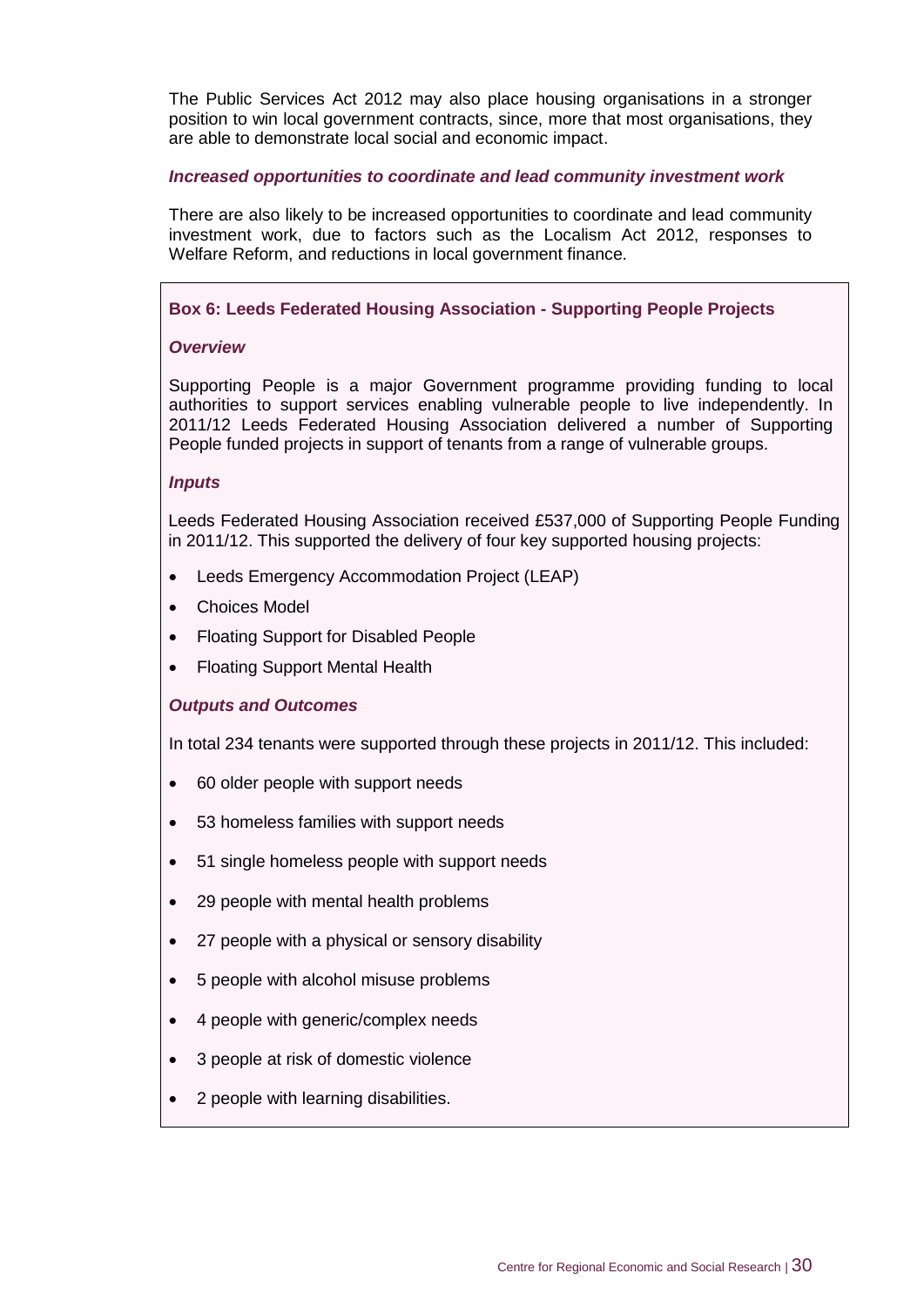There are significant financial benefits associated with the delivery of Supporting People activity. Research undertaken for Government in 2009 estimated net financial benefits from the Supporting People programme at £3.41bn per annum against an overall investment of £1.61bn: a return on investment of £2.12 for every £1 invested. If this level of return is applied to Leeds Federated Housing Association's Supporting People activity it would suggest net financial benefits of more than £1 million per year.



The government's 'Big Society' initiative and associated Localism Act 2012 set out measures to empower local communities to allow them to deliver public services. Housing organisations can build on their established roles in order to:

- empower groups, such as tenant or resident associations, to take greater control over managing assets and services
- ensure communities become more resilient
- obtain funding within a new contractual culture.

Case study organisations outlined a number of community investment responses to challenges arising from Welfare Reform. These include assisting tenants to:

- get online by providing WIFI internet and ICT training
- set up bank accounts
- obtain budgeting advice
- find employment.

Austerity measures by the Coalition government have led to reductions in local authority budgets and the scale of services they can provide. The nature and size of their client base and their wide-scale geographic spread means that housing organisations are ideally placed to fill gaps in statutory provision and to deliver mainstream services. Housing organisations are also likely to be viewed as providing good social investment opportunities because they are stable, have good cashflows and assets, and are used to producing business plans

#### <span id="page-37-0"></span>**4.5. Challenges and Opportunities: implications for Economic Impact**

The kinds of challenges and opportunities raised immediately above may well have implications for income, expenditure and procurement, all key components in defining the scale and nature of economic impact flowing from housing organisations. It seems probable that changes to two of these components will work to **diminish** impact: